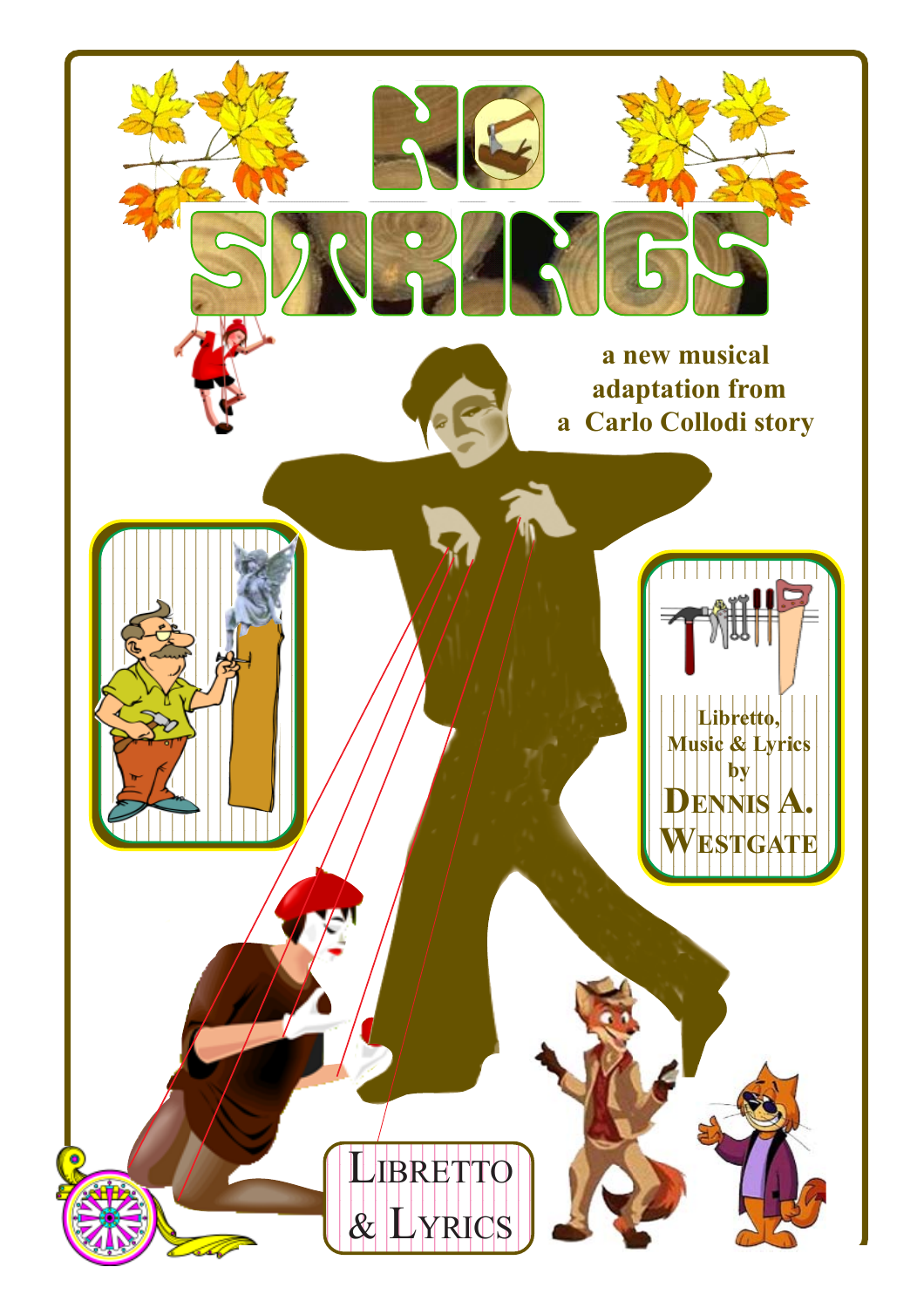#### **INTRODUCTION**

In writing this version of the Pinocchio story, one of my main concerns was to make the production as affordable as possible. I've retained the main nucleus of the writer's original story, but added my own narrative to make it easier for the purpose of continuity and changes of scenes.

*Dennis A. Westgate*



#### NOTES FOR THE PRODUCTION

With a little imagination you only need 3 mobiles (as above), to create all of the scenes.

For easy interpretation and cost saving I suggest the

**Puppets in Bombas's Theatre** could be lifesize . A representation of the puppet's strings can be made using short lengths of plastic coated wire, attached to their wrists, with medical elbow and knee support bandages placed over the main body joints, which should be suitably painted to look like wooden joints.

The puppets in the song & dance '**The Swiss Merry go Round**' could be clockwork and with make-up and practice at puppet-like movements this should easily be achieved.

The **Blue Fairy Fountain** base can be made from painted wood. The fairy is a garden ornament made from polymer which can be bought cheaply online;

The **Land of Toys** can be as elaborate or simple as your budget will allow. A lot can be done with streamers, balloons, disco/strobe lighting to give a faiground effect.

**Inside the Whale** uses only the one mobile (5/6) . I leave the rest to the ingenuity of the Lighting Manager .

> © 2021 Dennis A. Westgate Tyne Music - Newcastle upon Tyne U.K.

### **ALL RIGHTS RESERVED. www.tynemusic.com**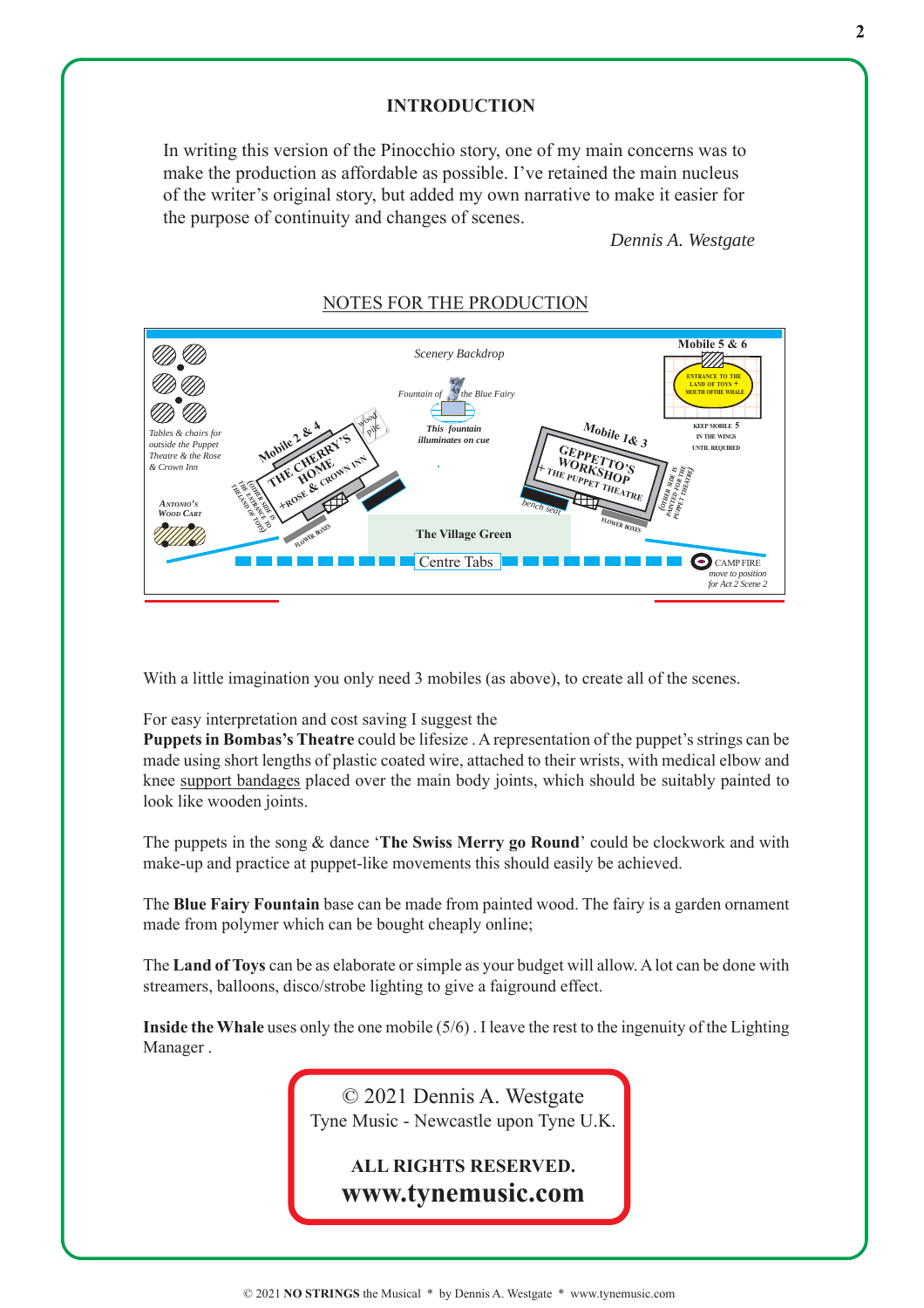

## **THE PLAYERS (15)**

PINOCCHIO Can be girl or boy actor/singer GUISSEPPO Actor/singer ANTONIO CHERRY Actor Mrs. CHERRY Actor FOXY Male actor/singer WINSTON Actor in dog costume BELLE (the barmaid) Actor/singer

FELIX Male or Female actor/singer Monsieur BOMBAS Actor/singer (*preferably with an accent*) THE BLUE FAIRY Actor/singer with a very good voice THE COACH DRIVER Male or Female Actor/singer

ANGELO Teenager/Actor ROCCO Teenager/Actor GINA Teenager/Actor ROSA Teenager/Actor

THE BOYS & GIRLS OF THE CHORUS

*Playing various singing/dancing/puppet roles throughout the production*



**THE SCENES**



- ACT 5 .............................. Inside the Whale
- ACT 6 .............................. The Village Square

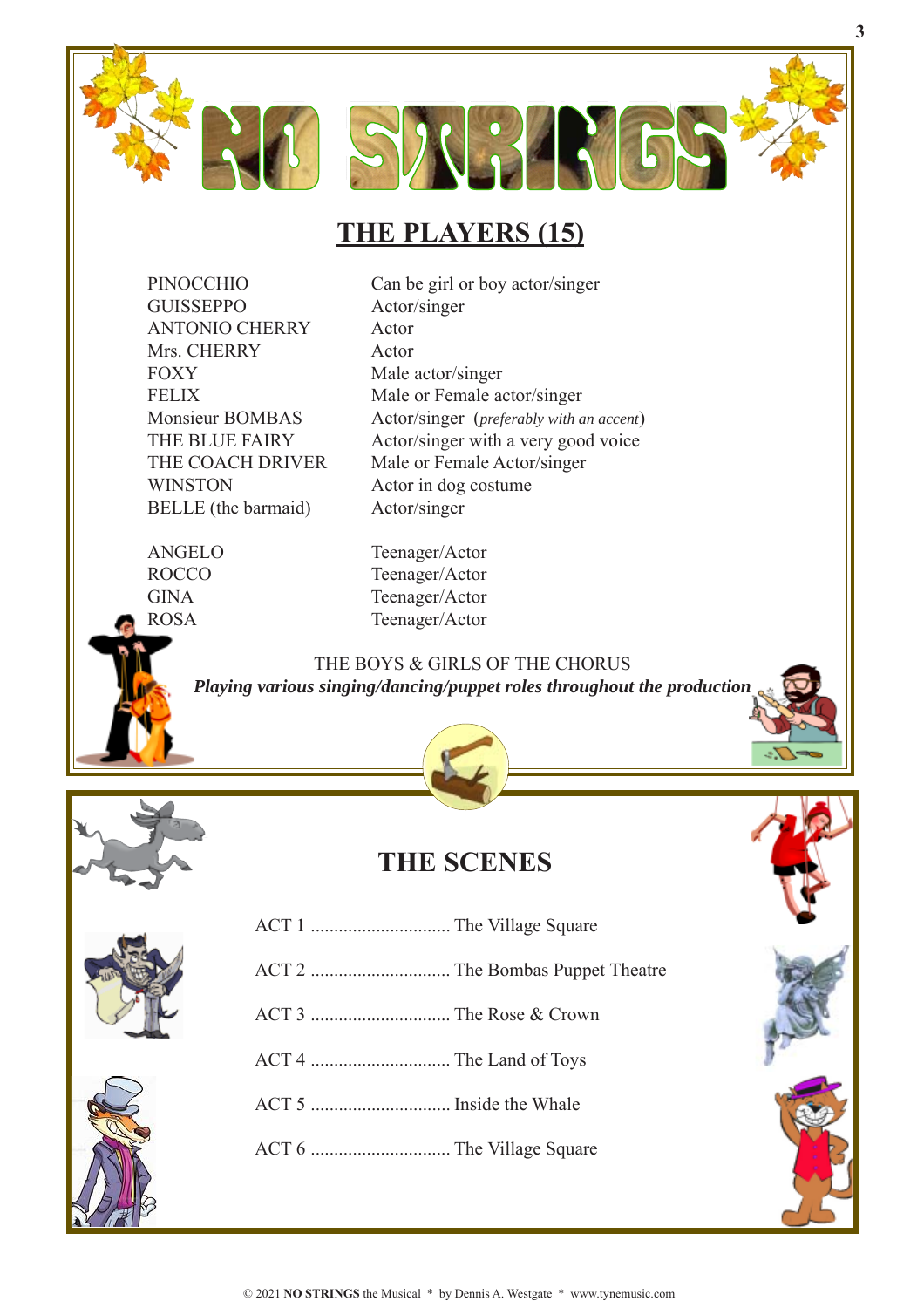

## **THE SONGS**



### **Act 1**

| MY BOY PINOCCHIO (also the overture song) 14 |  |
|----------------------------------------------|--|
|                                              |  |

### **1st INTERVAL**

### **Act 2**

### **2nd INTERVAL**

## **Act 3** THE ROSE AND CROWN ....................................... 25 **Act 4** THE LAND OF TOYS .............................................. 30 ALL PLAY NO WORK ............................................. 31 **Act 5** MISTER EVERYTHING (*reprise*)............................ 33 **Act 6** MAKE IT SO (*reprise*) .............................................. 36

 **RUNNING TIME 2hrs : 30 mins (Approx)**

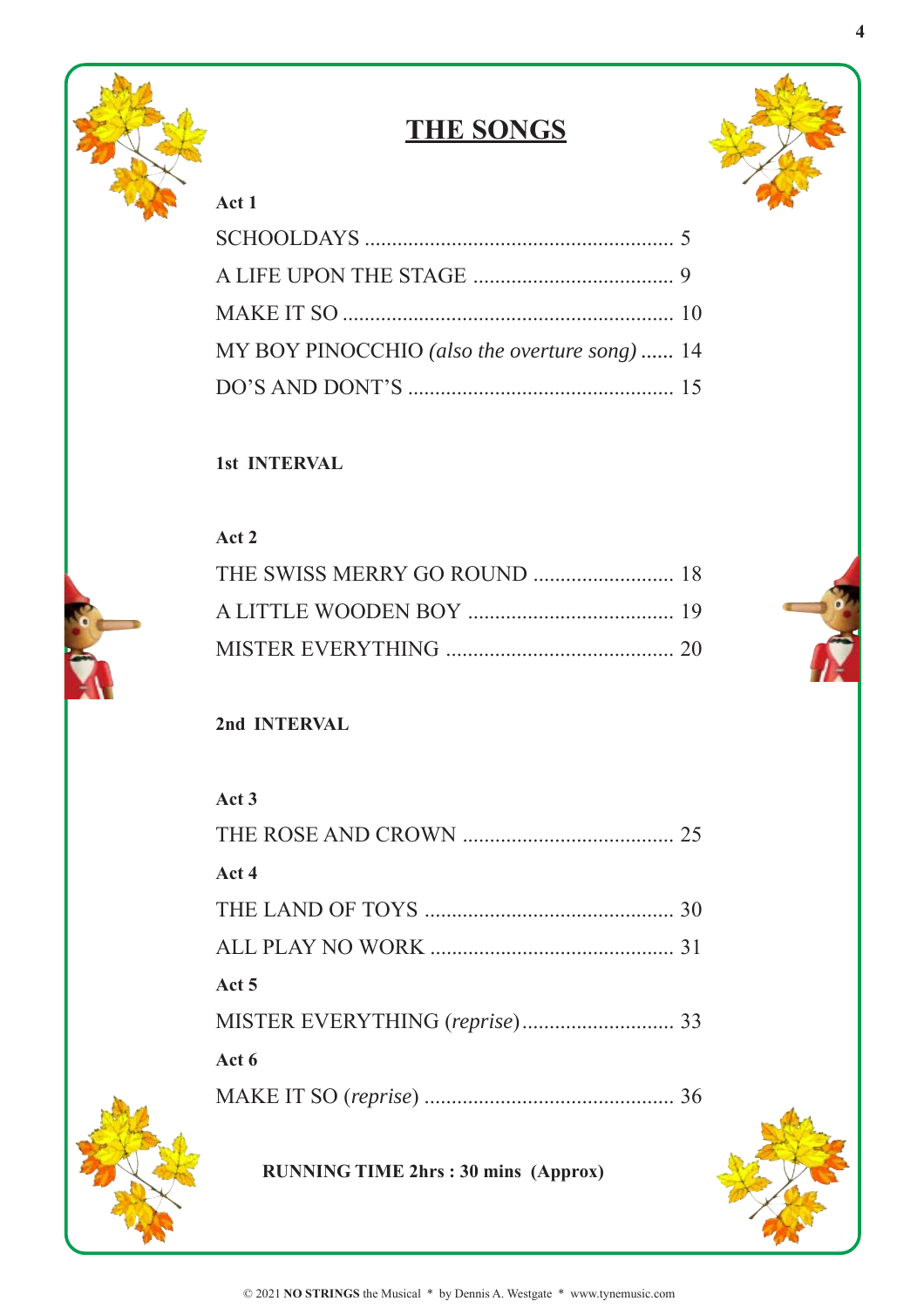## **ACT 1**



**Scene 1:**

#### **Song: SCHOOLDAYS**

*(The distant ringing of the school bell is heard, prompting the arrival of a party of schooldchildren* 12  *filling the air with their usual exhuberance)*

Schooldays schooldays never break the rule days Got to be there on time. Saturday Sunday here comes Monday. Get into single line and hear that little bell ring. Ding-a-ding-a-ling. *(School bell rings)*  $Ding-a-ding-a-ling$  (" ") Through the doors and up the stairs In assembly say our prayers

For what we are about to receive May we all be truly thankful

Schooldays, schooldays never break the rule days Got to be there on time. Saturday Sunday now it's Monday Get into single line.

Two and two are four, four and four are eight Teacher says we never should be late. Three times three are nine, two times five are ten How we wish it was Saturday again

If we want to learn, we must go to school. Or we'll end up feeling like a fool. Though we know we should, they say it's for the good Still we wish it was Saturday again.

Schooldays schooldays never break the rule days Got to be there on time. Saturday Sunday here comes Monday. Get into single line and hear that little bell ring. Ding-a-ding-a-ling. *(School bell rings*)  $\text{Ding-a-ding-a-ling}$  ( " " )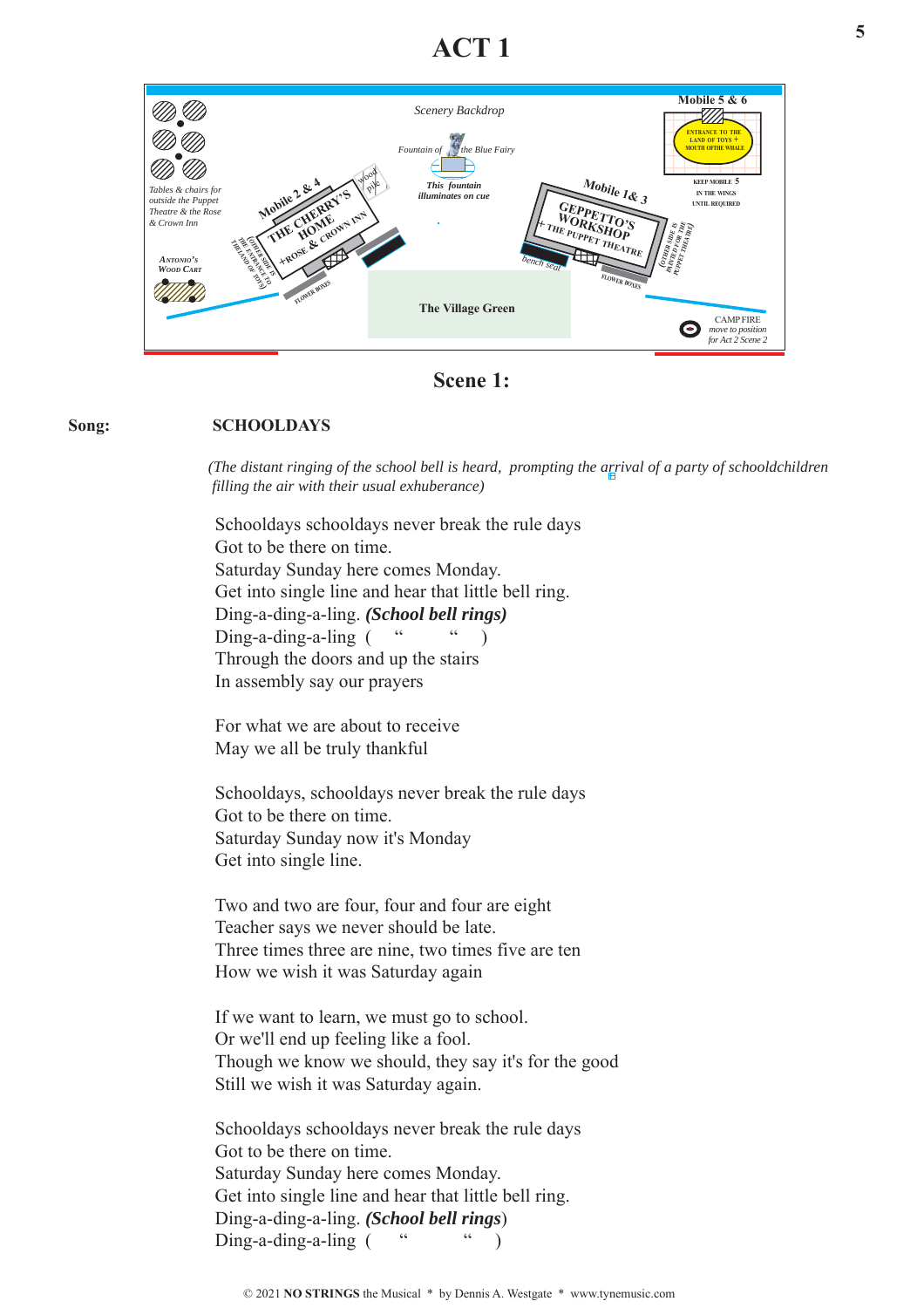|                 | Through the doors and up the stairs<br>In assembly say our prayers<br>For what we what we are about to receive<br>May we all be really thankful.                                                                                                                                                                     |
|-----------------|----------------------------------------------------------------------------------------------------------------------------------------------------------------------------------------------------------------------------------------------------------------------------------------------------------------------|
|                 | Schooldays schooldays never break the rule days<br>Got to be there on time.<br>Saturday Sunday here comes Monday.<br>Get into single line                                                                                                                                                                            |
|                 | (They all exit with the usual noisy banter as Antonio enters, with his wood cart. Gesseppo is sweeping<br>the doorway of his workshop and stops to greet the woodcutter)                                                                                                                                             |
| <b>GESSEPPO</b> | Good morning Antonio                                                                                                                                                                                                                                                                                                 |
| <b>ANTONIO</b>  | (unloading balks of timber from his cart) How's business my friend?                                                                                                                                                                                                                                                  |
| <b>GESSEPPO</b> | Could be better! No one has money for toys these days<br>(Thumbing at the departing schoolkids, he smiles with fond recollection)<br>If only we were young again (Sighing)<br>What would we give to recapture our youth eh?                                                                                          |
| <b>ANTONIO</b>  | Aye! And didn't have to worry where the next meal was coming from.                                                                                                                                                                                                                                                   |
| <b>GESSEPPO</b> | Or the rent money to find                                                                                                                                                                                                                                                                                            |
| <b>ANTONIO</b>  | No taxesNothing else to do but live for the moment.                                                                                                                                                                                                                                                                  |
|                 | (Both sighing, lost in recollection don't notice Mrs Cherry entering, carrying a basket of vegetables. She<br>stops and shakes her head with obvious amusement at their reminiscing).                                                                                                                                |
| <b>GESSEPPO</b> | No responsibilities.                                                                                                                                                                                                                                                                                                 |
| <b>ANTONIO</b>  | Where did the good times go?                                                                                                                                                                                                                                                                                         |
| Mrs. CHERRY     | Well I know where mine went. (To Antonio) I married you dear. (To Gesseppo) Nothing<br>like the responsibilities of bringing up a family to focus the mind. (to Antonio) Didn't<br>work with you though! (to a smiling Gesseppo as she exits into their cottage) And you should<br>have found yourself a good woman. |
| <b>ANTONIO</b>  | (Grins in agreement) She's right you know! (Gesseppo shakes head and frowns at the thought) It's<br>never too late (Winston the dog appears in the doorway) You'll need something besides that<br>old dog of yours to keep you company in your older age.                                                            |
| <b>GESSEPPO</b> | (Reaching down to pat Winstons head affectionately) I don't think he would take to sharing me<br>with anyone else, would you little fella? (Winston reacts with a growl!)                                                                                                                                            |
| <b>ANTONIO</b>  | (Wrinkles his face) Seems to me you treat him as though he was almost human. Hmmph!<br>You'd get just as much conversation from one of my blocks of my wood. (Returns to<br>unloading his cart)                                                                                                                      |
| <b>GESSEPPO</b> | Perhaps you're right my friend, but I'm not thinking of chasing after women at my time<br>of life, although I do sometimes regret not having had any children.                                                                                                                                                       |
|                 | (Mrs Cherry comes from the house, shaking the tablecloth, picks up on the convesation)                                                                                                                                                                                                                               |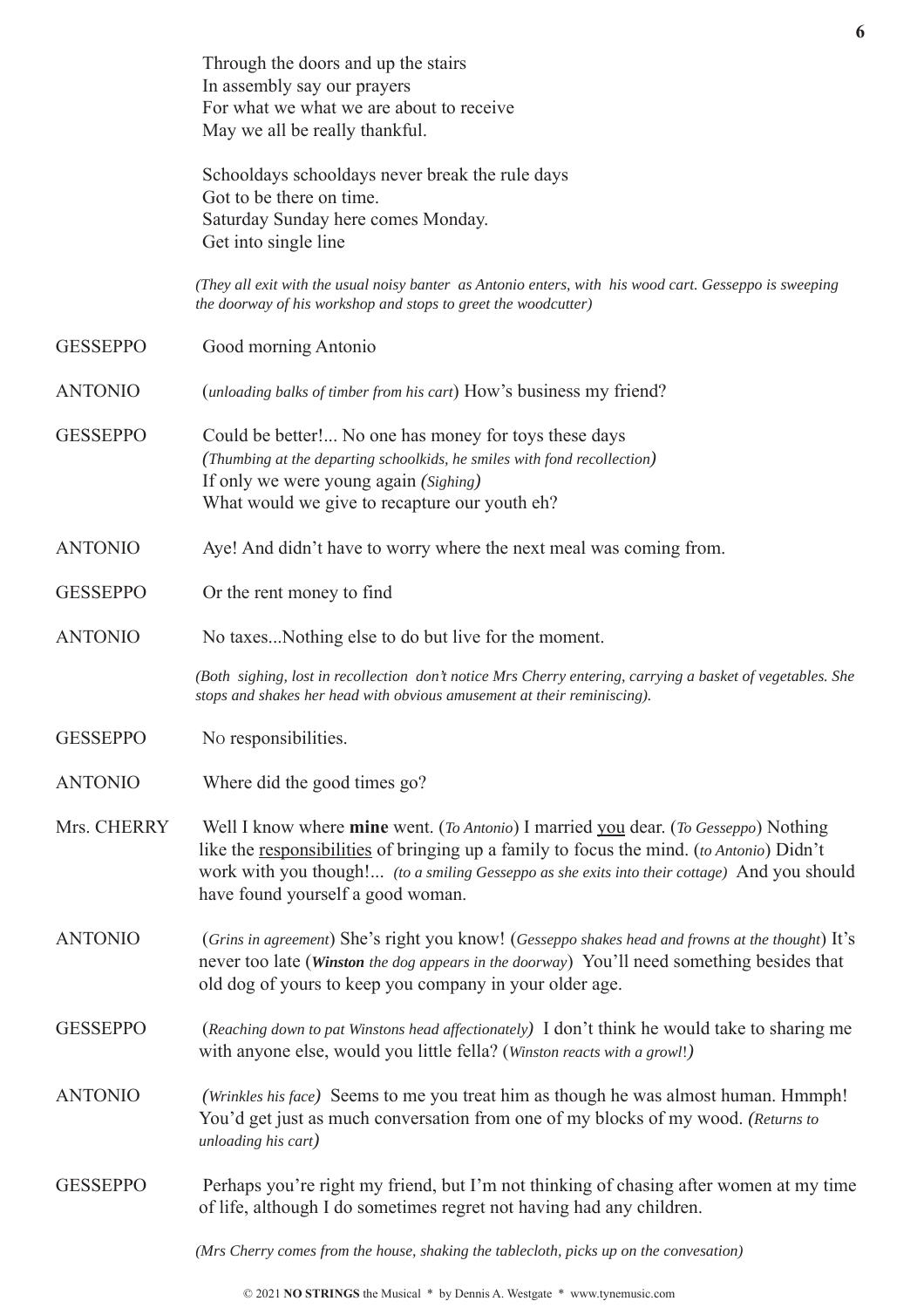|                 | 7                                                                                                                                                                                                                                                                                                                                                                                                                                                                          |
|-----------------|----------------------------------------------------------------------------------------------------------------------------------------------------------------------------------------------------------------------------------------------------------------------------------------------------------------------------------------------------------------------------------------------------------------------------------------------------------------------------|
| Mrs CHERRY      | I don't know about that! I've seen you talking to those toys of yours as though they were<br>for real.                                                                                                                                                                                                                                                                                                                                                                     |
| <b>ANTONIO</b>  | (Grins) Aye. I suppose to him they are in a way! Having created them from living<br>material. (knocking on one of the wood lengths)                                                                                                                                                                                                                                                                                                                                        |
| Mrs CHERRY      | Hmmmph! Well in my book, there's no substitute for the real thing. Not something you<br>dangle from a piece of string. (she exits indoors again)                                                                                                                                                                                                                                                                                                                           |
| <b>ANTONIO</b>  | (Smiling at her remark) Why don't you make something more life-size?<br>(With a suggestionable hint). I could find you a suitable cheap length of wood. (winks)<br>(Attempting to lift out a long balk of timber) Talking of which! This piece appears to have far<br>too many knots in it for chopping into kindling, and a life of its own, so if you'd like to<br>lend a hand, you can have it for free.                                                                |
| <b>GESSEPPO</b> | (Laughing) An offer I can hardly refuse (helps lift it from the cart) I'll take up your offer and<br>create a masterpiece that will be the talk of the town. (They carry the wood into his workshop)<br>Thank you AntonioYou are most generous.                                                                                                                                                                                                                            |
| <b>ANTONIO</b>  | Can't promise it has any magical properties. But one never knows what you may find in<br>the woods these days.<br>(Mrs Cherry comes from the house again to water the flower box as Antonio laughingly returns to the<br>sound of Gesseppo's whistling/singing)                                                                                                                                                                                                            |
| Mrs. CHERRY     | He sounds a good deal brighter. Have you've managed to persuade him?                                                                                                                                                                                                                                                                                                                                                                                                       |
| <b>ANTONIO</b>  | Eh?                                                                                                                                                                                                                                                                                                                                                                                                                                                                        |
| Mrs. CHERRY     | To find himself a good woman!                                                                                                                                                                                                                                                                                                                                                                                                                                              |
| <b>ANTONIO</b>  | (with a chuckle) Chance would be a fine thing dearest!<br>(loud hammering and sawing is heard)<br>But he's taken your advice to heart and decided to start a family.<br>(He grins at her shocked expression)<br>Ah yes! Our good friend Gesseppo has decided to adopt a child.<br>(Her jaw drops in disbelief. He's enjoying the play on words)<br>I gave him a piece of timber to carve himself a life-size puppet<br>(Quoting) One, "That will be the talk of the town!" |
| Mrs. CHERRY     | (With sarcasm) Just as long as he's pulling the strings and it can't answer back eh?<br>(She pokes him in the chest) Not at all like your dear wife!<br>Hmmph. I don't suppose you asked him for any kind of payment either?<br>(he shrugs apologetically) As if we can afford to be giving away our livelihood.                                                                                                                                                           |
| <b>ANTONIO</b>  | (Defensively) It wasn't fit for purpose anyway, so I suggested he could make use of it.<br>(he mimes dancing a puppet on a string) You know?                                                                                                                                                                                                                                                                                                                               |
| Mrs CHERRY      | (Shaking her head, giving him a warning smile).<br>Well don't ever get the notion that I'm <b>your</b> puppet Mister Cherry.                                                                                                                                                                                                                                                                                                                                               |
| (continued)     | (also miming his dancing on a string)<br>Because I didn't come with strings attached (lovingly)<br>And I certainly wouldn't wish that on you. (he looks relieved)<br>Besides, who else would prepare the vegetables?<br>(With a winning smile, she crooks a beckoning finger to follow her indoors, which he does with a resigned<br>shrug of the shoulders.)                                                                                                              |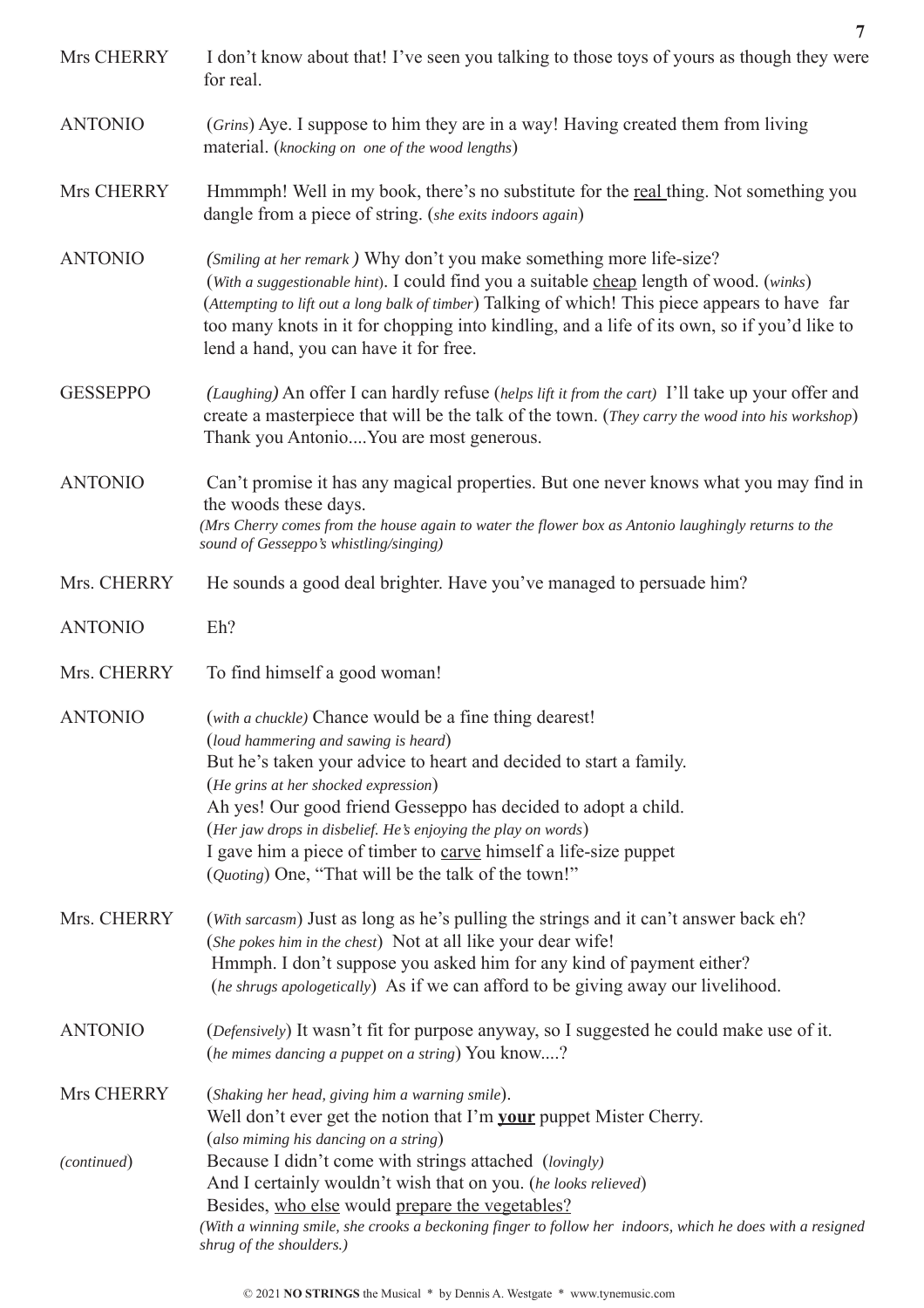### **Scene 2:**

|              | (Foxy & Felix enter. These two nefarious characters are presently in the employ of Monsieur Bombas the<br>puppet master. They have been sent ahead to promote the forthcoming Puppet Theatre by handing out<br>leaflets. Foxy is the first to arrive and makes for the fountain to quench his thirst noisily)                                                                                                                                                                                                                                                                                                                                                                                                                                                                                                 |
|--------------|---------------------------------------------------------------------------------------------------------------------------------------------------------------------------------------------------------------------------------------------------------------------------------------------------------------------------------------------------------------------------------------------------------------------------------------------------------------------------------------------------------------------------------------------------------------------------------------------------------------------------------------------------------------------------------------------------------------------------------------------------------------------------------------------------------------|
| <b>FELIX</b> | (looking around) Don't reckon we'll get much of an audience here Foxy. I think we<br>should move on. Find richer pickings somewhere else.                                                                                                                                                                                                                                                                                                                                                                                                                                                                                                                                                                                                                                                                     |
| <b>FOXY</b>  | (dabbing his mouth with an elegant flourish) Ah. That's much better! I must say they have an<br>excellent 'Vintage Aqua' here dear boy! Besides. it isn't quantity it's quality that<br>counts                                                                                                                                                                                                                                                                                                                                                                                                                                                                                                                                                                                                                |
| <b>FELIX</b> | Well Monsieur Bombas won't be bothered about quality. (Fixing one of the posters) All he<br>wants is a 'Full House' "Bumbs on Seats!" is all he cares about.                                                                                                                                                                                                                                                                                                                                                                                                                                                                                                                                                                                                                                                  |
| <b>FOXY</b>  | Ever the pessimist! "Faint heart never won fair lady" my boy. You need Foresight<br>VisionLots of 'Daring Doo' "Fortune favours the Brave" and all that!                                                                                                                                                                                                                                                                                                                                                                                                                                                                                                                                                                                                                                                      |
| <b>FELIX</b> | Yeah. You keep saying that, but I'd rather err on the cautious side if you don't mind.                                                                                                                                                                                                                                                                                                                                                                                                                                                                                                                                                                                                                                                                                                                        |
| <b>FOXY</b>  | (Ignores the suggestion) Small towns like this, tend to have a concentration of intellect<br>which makes them far more appreciative of the finer things in life.                                                                                                                                                                                                                                                                                                                                                                                                                                                                                                                                                                                                                                              |
| <b>FELIX</b> | What finer things? $(dryly)$ We're only promoting a flippin' puppet theatre and the only<br>appreciation Bombas has, is for the money he can make.                                                                                                                                                                                                                                                                                                                                                                                                                                                                                                                                                                                                                                                            |
| <b>FOXY</b>  | Tish Tosh! You miss the point It doesn't make a fig of difference what kind of theatre<br>we're promoting. People need to be entertained<br>(He's halted in mid-sentence by the sound of hammering coming from Gesseppo's workshop.)<br>Hear that! That, my boy is the sound of industryTownsfolk toiling away in their<br>daily monotony of repetition These poor workers need 'pleasant respite' to raise their<br>broken spirits (The hammering stops. Slaps Felix on the back)<br>Entertainment!.That's what's required! And that my dear boy is what we're about to<br>bring themIt won't matter what it is, or what form it takes 'Thespianaryism' is the<br>key to our success! (with broad gestures) Name me anyone with any imagination who<br>doesn't hold a desire to live out some secret fantasy |
| <b>FELIX</b> | Yeah. Me!                                                                                                                                                                                                                                                                                                                                                                                                                                                                                                                                                                                                                                                                                                                                                                                                     |
| <b>FOXY</b>  | (sourly) I did stipulate, "Anyone with imagination"(Felix looks suitably peeved) Come.<br>Come dear friend. You have a wonderful naturalistic ability which surpasses even my<br>aspirations. Ah yes! A born trooper if ever there wasAnyone can see that you were<br>born to be on the stage(Intro music)                                                                                                                                                                                                                                                                                                                                                                                                                                                                                                    |
| <b>FELIX</b> | Who Me?                                                                                                                                                                                                                                                                                                                                                                                                                                                                                                                                                                                                                                                                                                                                                                                                       |
| <b>FOXY</b>  | Indeeed! The world is crying out for your kind of savoir faire<br>(Felix gives him an incredulous look) A perfect vocation for your talents dear boy,                                                                                                                                                                                                                                                                                                                                                                                                                                                                                                                                                                                                                                                         |
| Song:        | A LIFE UPON THE STAGE                                                                                                                                                                                                                                                                                                                                                                                                                                                                                                                                                                                                                                                                                                                                                                                         |
| <b>FOXY</b>  | A life upon the stage, there can be nothing better                                                                                                                                                                                                                                                                                                                                                                                                                                                                                                                                                                                                                                                                                                                                                            |
| <b>FELIX</b> | You can lie in bed 'til five o clock<br>And come home even later                                                                                                                                                                                                                                                                                                                                                                                                                                                                                                                                                                                                                                                                                                                                              |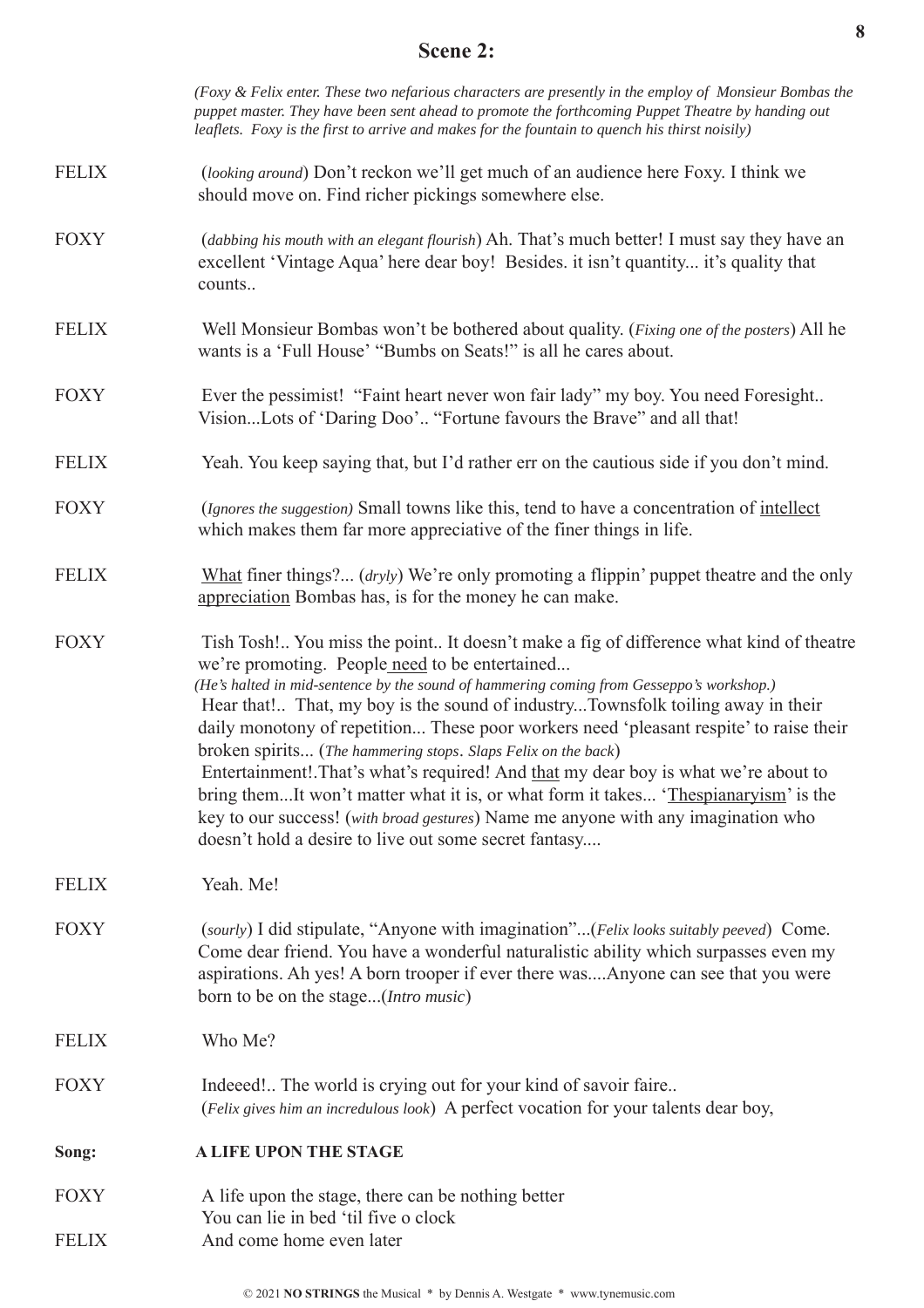| <b>FOXY</b>  | To be or not to be that is the only question               |
|--------------|------------------------------------------------------------|
|              | If you want to be what you'd like to be                    |
| <b>BOTH</b>  | You should be upon the stage                               |
| <b>FOXY</b>  | A life upon the stage, I'd highly recomend it              |
|              | When all the girls fall at your feet                       |
| <b>FELIX</b> | You will not want to end it                                |
| <b>FOXY</b>  | To be or not to be there is an easy answer                 |
|              | If you'd like to be what you'd like to be                  |
| <b>BOTH</b>  | Let it be upon the stage                                   |
| <b>FOXY</b>  | What is this thing called fame, they say you cannot buy it |
|              | The only way you'll ever learn                             |
| <b>FELIX</b> | Is to get out there and try it                             |
| <b>FOXY</b>  | To be or not to be there's just one way to know it         |
| <b>FELIX</b> | If you're looking for your destiny                         |
| <b>BOTH</b>  | You may find it on the stage                               |
|              | (A dance could be incorporated in this number)             |
|              |                                                            |

*(both exit arm in arm whistling. The stage fades to a blackout)*

#### **Scene 3:**

*(This is a continuation to the previous scene . The time is 1 week later and the stage is lit as for late evening. Gesseppo stands in the doorway of his workshop wiping his brow Winston ambles past him to lounge on the steps of the Blue Angel fountain. The toymaker flops down into the bench seat and gestures to his canine friend to join him, but Winston chooses to ignore the offer).*

GESSEPPO Come now old friend. Why the droopy tail? Am I to be admonished over my recent acqusition? You must agree we have a fine looking boy!

> (*Winston shows favour by ambling across to sit at Gesseppo's feet and wagging his tail.*) Yes I must admit I've excelled myself. I'm sure Antonio will certainly agree, (*wryly*) although I'm not so sure about his dear wife. I don't think it's exactly what she had in mind! (*sighs*) Of course, it certainly would be nice if he were a real boy. (*brightly patting his dog*) Well at least he's a toy to be proud of. (*muses*) Which only leaves me to give him a suitable name. (*Winston barks*) What... Woof Woof? (*laughs*) I think not Winston.... (*Winston growls*) And no! I'm not going to call him Winston either. (*thinks deeply*) How about......**Pine Boy**! because he's made from pinewood...Ah No. I think not!... (*Thinks*) Pine.....occho! .(*muses)* Pinocko..(*Winston growls*) Pinocchio!.... That's a good name for a boy!.. (*Winston agrees*) Then **Pinocchio** it shall be!....

(*at this moment a shooting star lights the scene. He looks skyward with boyish amusement)* Well now will you look at that! A shooting star..... (*dreamily*) Did you know "If you happen see a shooting star and make a wish, it sometimes come true?" (*yawns broadly*) Pity it only works for children! (*Stretching his arms he lies back , looking skyward*) And **not** for an old toymaker!...

(*With this thought he gives a final yawn and closes his eyes. Winston gets up and paws at his master, but failing in this attempt to rouse him he makes his way indoors, exiting with a final "woof")*

*(As the song intro is played. The fountain begins to glow with a bright irridescence. The sleeping Gesseppo is illuminated in a blue single spot. The 'Blue Fairy' makes her appearance from behind the fountain and sings:)*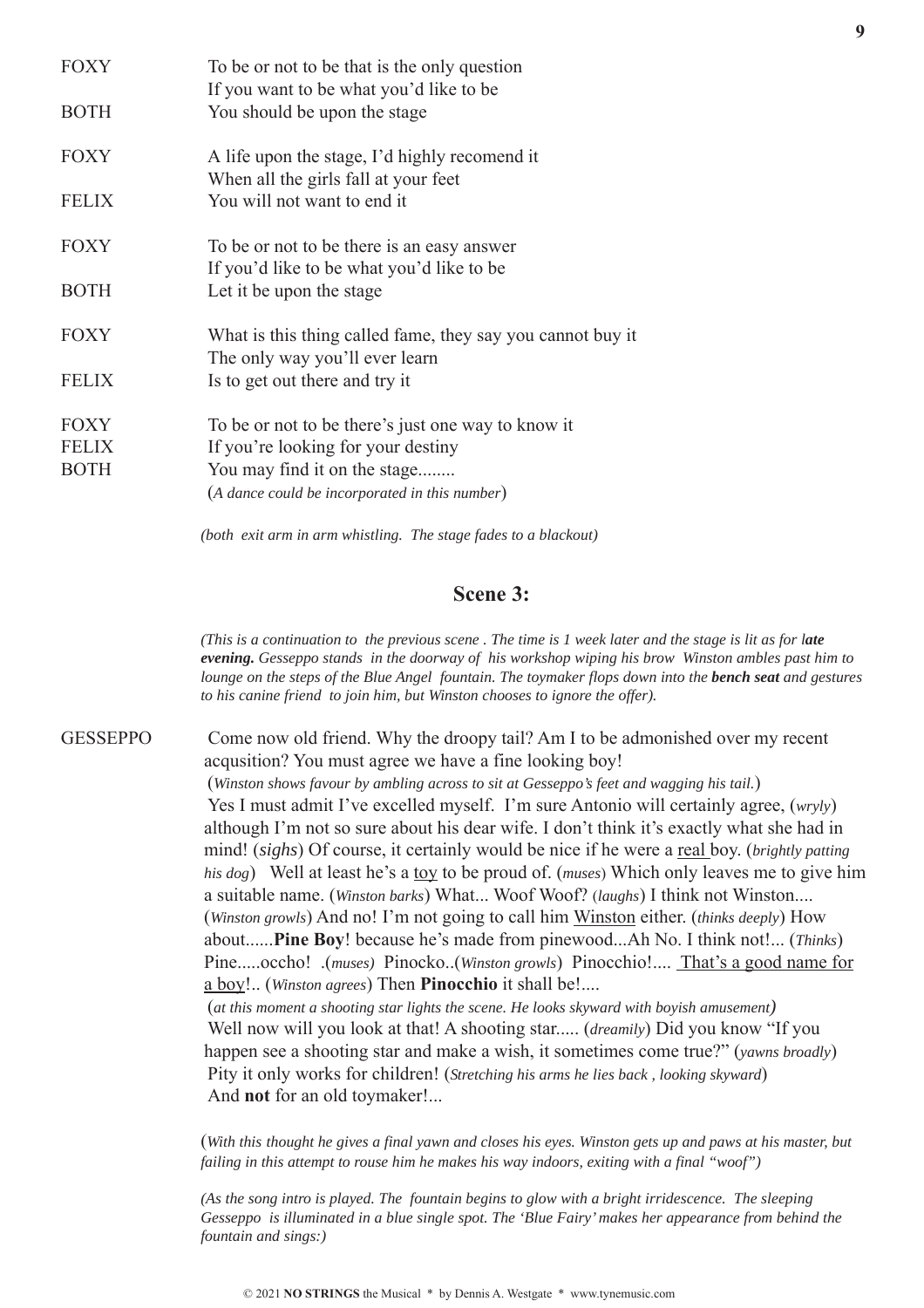#### **Song: MAKE IT SO!**

Every time a star falls from the sky If you make a wish then it can happen Don't let the moment pass you by Make it so, make it so Every cloud won't have a silver lining Some days will be overcast and grey Put aside all thoughts you have of pining Better times are always on the way

Don't leave all your dreams upon the shelf Not when there's a way to make them happen If you wish to do things for yourself Make it so, make it so

There'll be many times when you feel sad For those moments here's a simple answer Think of all the good things not the bad Make it so, make it so Even if the sun goes into hiding Don't let all the dark clouds spoil your day Here's a way to have them stop their crying You must learn to smile them all away

When you find your days aren't going right Think of all the good things that surround you Save all of your best dreams for the night Make it so, make it so.

*(During the song she makes her way to the workshop entrance. During the last verse she waves her wand across the entrance. The workshop flashes brighly for an instant. She ends the song by tapping Gesseppo him lightly with her wand)*

BLUE FAIRY (*Brightly*) Yes Gesseppo...Sometimes dreams really can come true! Even for an '**Old Toymaker**'

#### **Scene 4:**

*(As she exits to behind the fountain the scene slowly becomes morning. Sunlight fills the scene where Gesseppo is still asleep on the bench. Pinocchio enters from the workshop, on unsteady legs, like a child learning to walk for the fisrt time. Winston's exciting barking as he follows on behind this new arrival, brings Gesseppo to sudden arousal. He double takes in wide-mouthed amazement, jumping up from the bench as Pinocchio, now trying to remain upright, reaches out to Gesseppo for support.*

- GESSEPPO My boy!.. My boy! Am I dreaming?.... I must be dreaming...... (*He cradles Pinocchio*) No.. No... You are real... You are really real... How can this be?... My little wooden boy is alive!... I don't understand.... (*Tearfully*) Look Winston. My Pinocchio...He moves... He walks....But how?... (*he looks down at Winston... Winston barks*)
- PINOCCHIO Woof. Woof...
- GESSEPPO (*wide eyed*) He even talks!... Ma Ma Mia!!!
- PINOCCHIO Mama Mia.... (*embracing him*) Mamma Mia...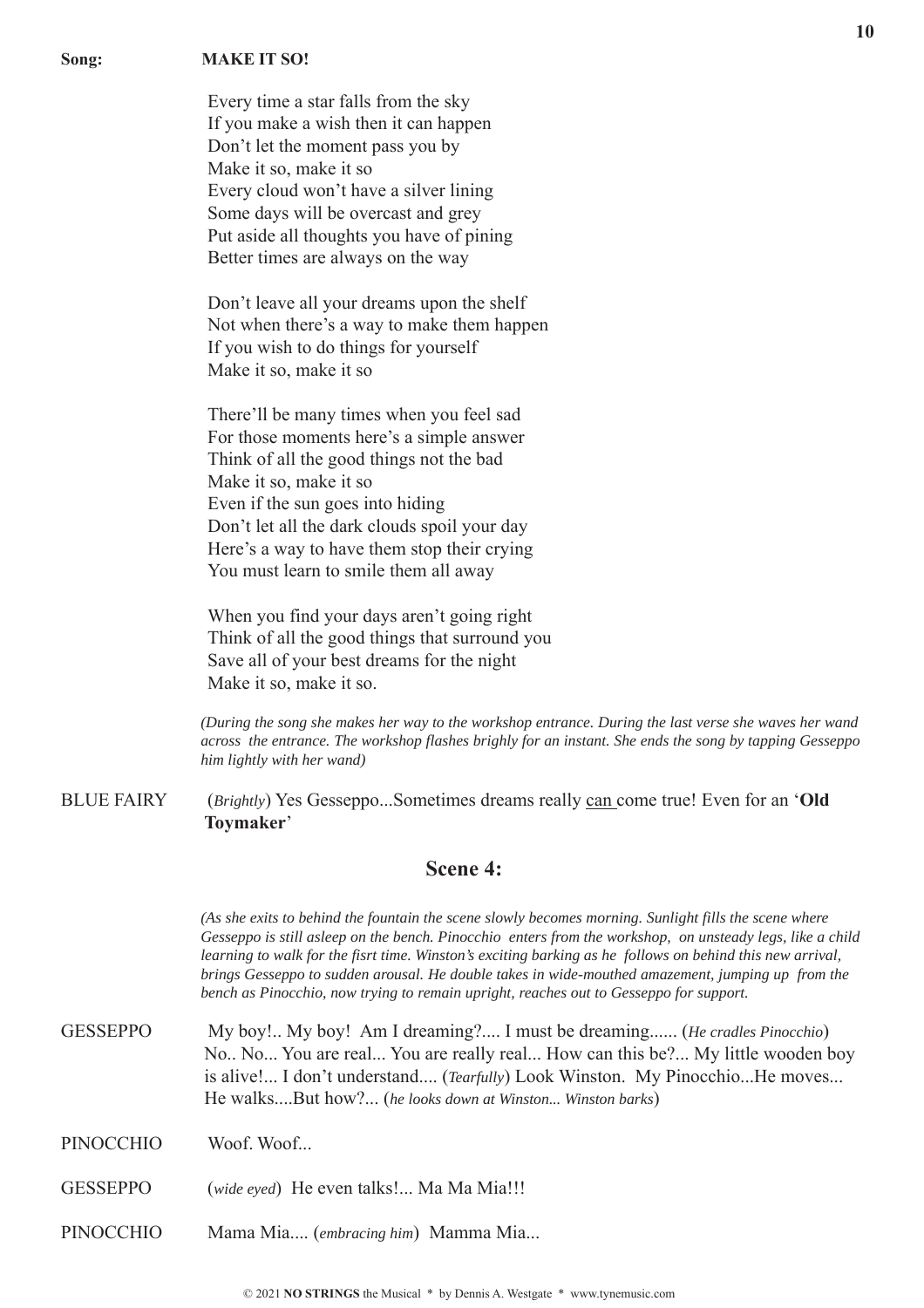| <b>GESSEPPO</b>  | Ho Ho. Methinks you have a lot to learn. (Pointing to himself) Pappa Gesseppo.                                                                                                                                                                                                                                                                                                                                                                                                                                                                                                                                                    |
|------------------|-----------------------------------------------------------------------------------------------------------------------------------------------------------------------------------------------------------------------------------------------------------------------------------------------------------------------------------------------------------------------------------------------------------------------------------------------------------------------------------------------------------------------------------------------------------------------------------------------------------------------------------|
| <b>PINOCCHIO</b> | Pappa Gesseppo?                                                                                                                                                                                                                                                                                                                                                                                                                                                                                                                                                                                                                   |
| <b>GESSEPPO</b>  | Yes. Yes ( <i>points</i> ) and you are Pinocchio Pinocchio.                                                                                                                                                                                                                                                                                                                                                                                                                                                                                                                                                                       |
| <b>PINOCCHIO</b> | Pinocchio? (Gesseppo nods) Pinocchio PinocchioPinocchio<br>(They dance around with wild abandon. Winston joins in. Antonio enters to witness the scene in awe.<br>Gesseppo laughingly responds)                                                                                                                                                                                                                                                                                                                                                                                                                                   |
| <b>GESSEPPO</b>  | (to Antonio) I know! It's a miracle! (twirling his creation) Mister Cherry, Say hello to<br>Pinocchio  Pinocchio, say hello to Antonio                                                                                                                                                                                                                                                                                                                                                                                                                                                                                            |
| <b>PINOCCHIO</b> | Hello mister Cherry AntonioI'm very pleased to be me                                                                                                                                                                                                                                                                                                                                                                                                                                                                                                                                                                              |
| <b>ANTONIO</b>   | Quite Amazing Incredible! (Inspects the boy with a tap on his head) I was only joking<br>when I said I had a feeling that piece of timber had magical properties. (Placing a friendly<br>hand on Gesseppo's shoulder) Well my friend, magic or not, your prayers have truly been<br>answered (Winston is not to be ignored any longer and drags Pinocchio to play near the fountain)<br>So. How does it feel, now that you're a <u>father?</u>                                                                                                                                                                                    |
| <b>GESSEPPO</b>  | (Halts his gyrations with sombre realisation) Extraordinarily responsibleI've just realised I<br>don't know anything about bringing up a child Especially a wooden one. Where do I<br>start? What do I do?                                                                                                                                                                                                                                                                                                                                                                                                                        |
| <b>ANTONIO</b>   | It's a bit late to start asking those questions isn't it? (Shakes his head) There's a little more<br>to parenting, than brandishing a wood chisel. What the lad needs is a motherly touch<br>(Goes to his door and calls) Missus Cherry dearest Your sevices are required                                                                                                                                                                                                                                                                                                                                                         |
| Mrs Cherry       | (Offstage) I'm busy! Can't it wait?                                                                                                                                                                                                                                                                                                                                                                                                                                                                                                                                                                                               |
| <b>ANTONIO</b>   | It's rather important my precious one.                                                                                                                                                                                                                                                                                                                                                                                                                                                                                                                                                                                            |
| Mrs CHERRY       | (Comes to her front door, wiping her floured hands on her apron)<br>It had better be! Or I'll give you (shakes a fist) "Precious One!"<br>(the two men point over to where Pinocchio is playing. She throws up her arms)<br>Lord save us! Is that what I think it is? (they nod with raised eyebrows)<br>If this is some kind of childish trick (they both slowly shake heads)<br>Well. I never did! (Gesseppo laughs at her confusion)<br>A child made from wood Well! I never did( <i>clasping hands in a prayerlike pose</i> )<br>It's a miracle. But how can it be?<br>(She stands, mouth agape, which Antonio closes gently) |
| <b>ANTONIO</b>   | He'll explain later. In the meantime he needs a little advice a little .'motherly' advice.                                                                                                                                                                                                                                                                                                                                                                                                                                                                                                                                        |
| <b>GESSEPPO</b>  | (As Pinocchio joins them) My dreams have been answered Maria This is Pinocchio                                                                                                                                                                                                                                                                                                                                                                                                                                                                                                                                                    |
| <b>PINOCCHIO</b> | (extends a hand to her) Hello!<br>(She takes the extended hand and on inspection not finding some kind of clockwork mechanism, her<br>mouth drops open again. Antonio smilingly repeats the last movement)                                                                                                                                                                                                                                                                                                                                                                                                                        |
| <b>ANTONIO</b>   | (grinning) Now that Gesseppo is a father, what do you think he needs to know?                                                                                                                                                                                                                                                                                                                                                                                                                                                                                                                                                     |
|                  | (At first, she's too dumbstuck to answer and is about to drop her mouth once more, but quickly resorts to<br>her normal self under the amused grins of the two men.)                                                                                                                                                                                                                                                                                                                                                                                                                                                              |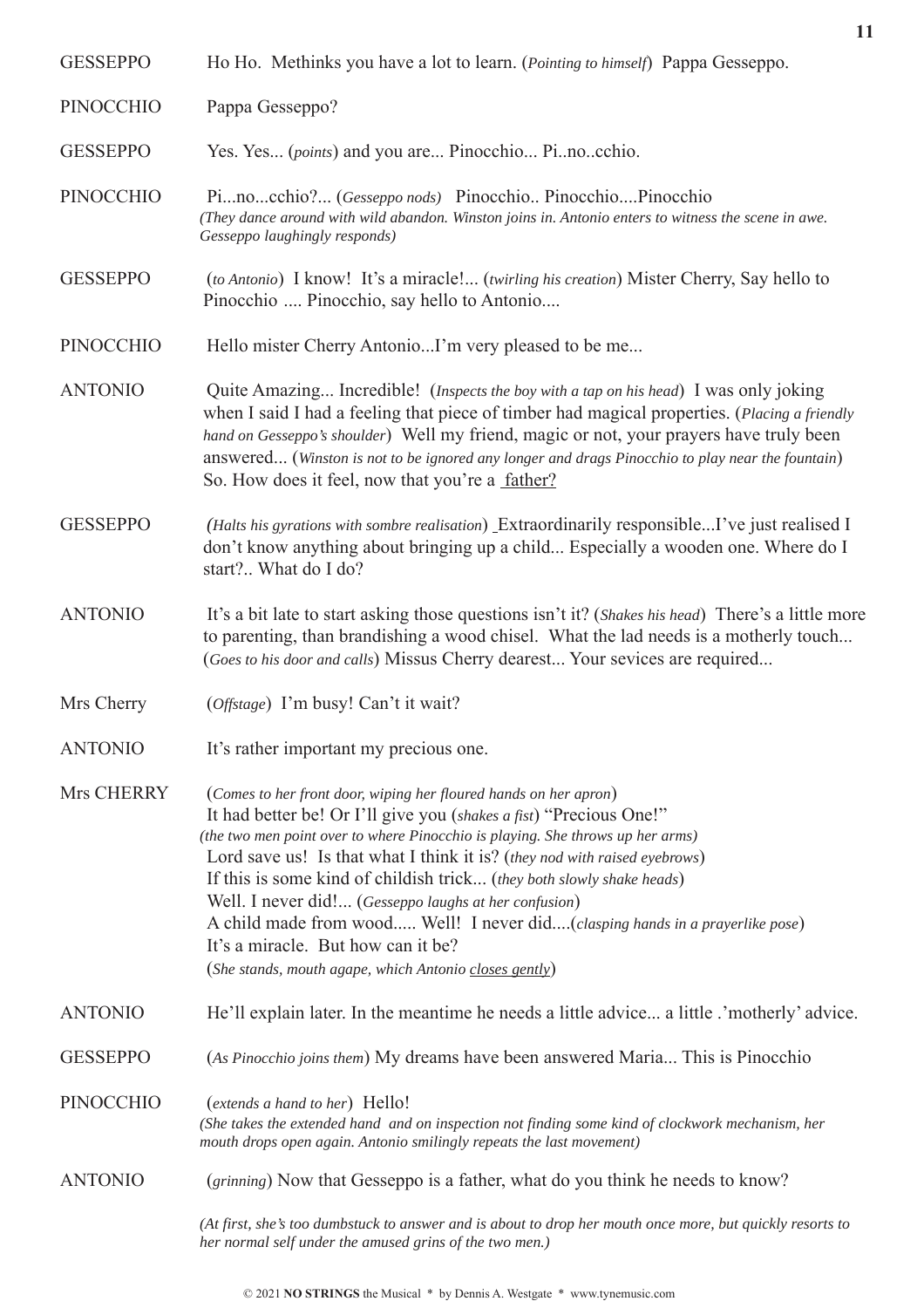| Mrs CHERRY       | Children's upbringing I know about but a boy made from wood! What do I know of<br>such things (to Gesseppo) I don't know how this came about, but 'it's'(looks at Pinocchio<br>then corrects herself) he's your responsibility now. So if you want my advice, treat him just<br>like any other child and get him educated. Then he just might find acceptance in society.<br>(Pats Pinocchio affectionately on the head) Go to school young man Get an education |
|------------------|------------------------------------------------------------------------------------------------------------------------------------------------------------------------------------------------------------------------------------------------------------------------------------------------------------------------------------------------------------------------------------------------------------------------------------------------------------------|
| <b>PINOCCHIO</b> | I will! I will! ( <i>Excitedly takes Gesseppo by the hand and drags him away</i> ) Come on Pappa. I want<br>to go to school now!                                                                                                                                                                                                                                                                                                                                 |
| <b>GESSEPPO</b>  | Ha ha! Perhaps tomorrowYou need to learn to read and write and for that you will<br>need school books.                                                                                                                                                                                                                                                                                                                                                           |
| <b>PINOCCHIO</b> | Tomorrow Tomorrow I'm going to school tomorrow<br>(Gesseppo shrugs shoulders in resignation as they exit into the workshop followd on by Winston)                                                                                                                                                                                                                                                                                                                |
| <b>ANTONIO</b>   | I'm so happy for my friend. The fates have been kind to him have they not?                                                                                                                                                                                                                                                                                                                                                                                       |
| Mrs CHERRY       | (wryly) Don't be 'so sure' dearest. Sometimes fate has a way of being 'Cruel to be Kind.'<br>I have a feeling that your friend is not going to have it all his own way. And pray tell me<br>how he can afford to be buying school books, when he cannot even pay you for that wood<br>you gave him?<br>(Exits inside with a slow warning shake of the head. Antonio laughs away her apprehension as he follows<br>her indoors.                                   |
|                  | Scene 5:                                                                                                                                                                                                                                                                                                                                                                                                                                                         |
|                  | (The village teenagers enter as a noisy mixed group, bouncing/kicking or throwing a ball, splashing in the<br>fountain etc. and generally behaving with mischevious banter. Most of the conversation can be street style<br>with this additional dialogue between the main characters)                                                                                                                                                                           |

- ANGELO (*Kicking ball away*) What we gonna do today Rocco?
- ROCCO (*With a casual attitude*) Doesn't matter so long as it's what we wanna do,
- GINA (*To Rosa*) What he means is.. What <u>he</u> wants to do!
- ROCCO (*Defensively*) O.K. So've you got any good ideas Einstein? (*She gives him a smarmy look and twist s his lip*) 'Sides we got no food for another of your 'Pick a Nicks!' (*Picnics*)
- ROSA (*Reading from one of Felix's posters*) What about this puppet show that's coming to town. Why don't we go there?
- GINA Yeah. Let's do it! Why not?
- ROCCO (*mimicking her*) Yeah... Why not!... (*caustically*) You got any money...(*Points at the price*) Admission only two lira.. (*sneers*) Well I've only got a couple of lira.. Anybody else got any 'dosh?' (*head shakes all round*)
- ANGELO (*Enlightened*) Why don't we just sneak in round the back?
- ROCCO (*Humourless*) Brilliant! It's a puppet show dumbell.. Where do you think the guy pulling the strings stands?

*(They all mime slowly together except Angelo))*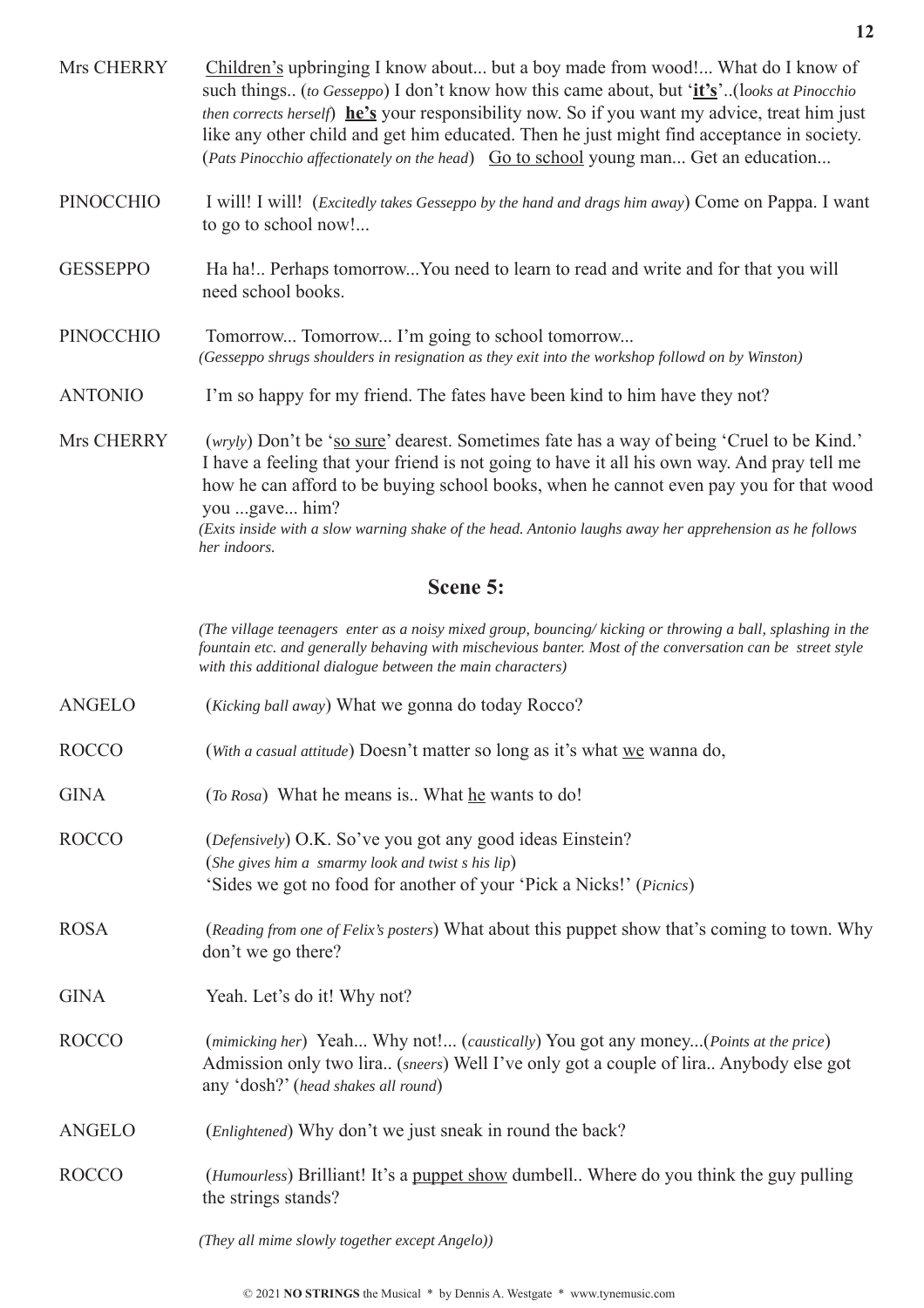#### **Scene 6:**

*Gesseppo enters from his workshop and whilst putting on his coat , looks heavenward)*

GESSEPPO I don't know what I've done to deserve such a favour Lord, but I promise I shall do my very utmost to be a good father. Granted, I may make a few mistakes along the way but life is all about learning isn't it and to learn, one needs the necessary materials. I don't have much in the way of money and I may even have to pawn this coat, my only possession worth anything, but it will be worthwhile to give him the best start possible. I know it won't be easy for him, he's not like other boys but he is my boy and that's all that matters isn't it.

*(Gives a contented sigh into the song intro)*

#### **Song: MY BOY PINOCCHIO**

My boy Pinocchio he is like no other My boy Pinocchio is a puppet made of wood With a painted smile and cute expression. He will leave behind a fond impression.

My boy Pinocchio Everybody needs a friend like him For I know, he'll never let me down. He may fill my head with his silly conversation But there'll always be a sense to it somehow

He may have a wooden heart, like all the other toys But he can laugh and he can cry, like any other boy

My boy Pinocchio, he is like no other As seasons come and go he is always there Even though it's true, nothing lasts forever There will always be my boy Pinocchio

*(As Gesseppo buttons up his coat, Pinocchio runs to him with Winston at his heels)*

- PINOCCHIO Are we going to school now pappar?
- GESSEPPO Not today my boy.. Your education begins tomorrow and in order to learn, you will need books. So I'm off to town to see what I can afford.
- PINOCCHIO Can Leome too?
- GESSEPPO I'd rather you to stay here and look after the workshop for me.. *(confidentially*) Winston is just getting used to having someone else around the house...(*patting both their heads*) Besides, I won't have to worry with two such valiant bodyguards keeping watch whist I'm away, will I? (*both proudly come to attention*) I knew I could depend on you........(*exits*)

*(Pinocchio wanders across to playfully splash hands in the fountain, spraying water over Winston who decides to retreat to the safety of the doorway and flop into his usual sleeping mode. Pinocchio suddenly becomes bored with this play and sits on the ground, head in hands. The fountain suddenly glows again,announcing the re-appearance of the Blue Fairy.)*

BLUE FAIRY Hello Pinocchio.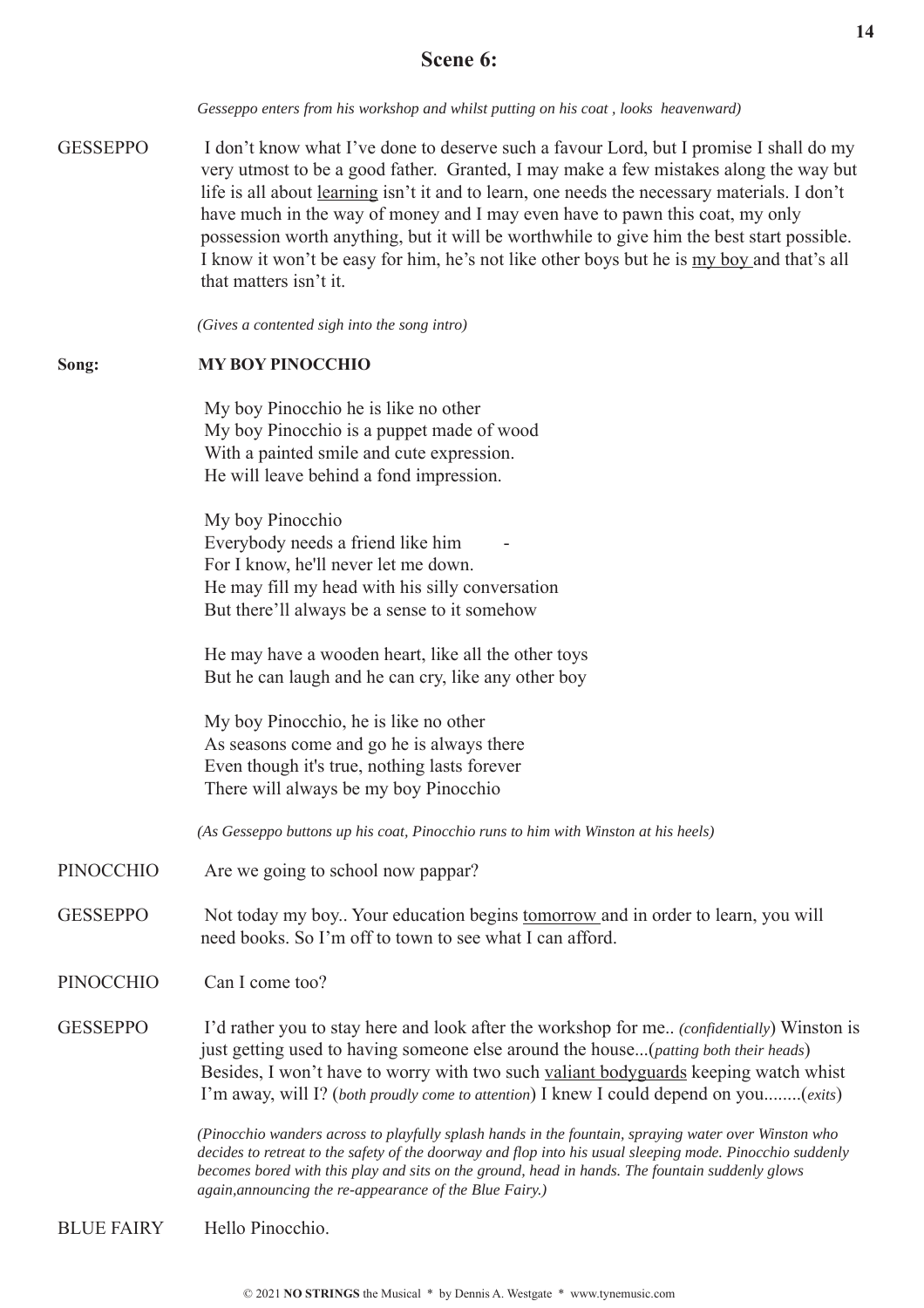PINOCCHIO (*Scuffing his feet*) Oh.. Hello

BLUE FAIRY Hmmm. I see we've caught you at a bad time. Is there anything I can help you with?

- PINOCCHIO I don't think so...(*animated*) Not unless you have any books.(*Scuffs his feet again*) I wanted to go to school today but Pappar says I have to wait until tomorrow. Why can't I go now! I want to learn everything today, so he can be proud of me.
- BLUE FAIRY Mmmm. It's very nice to have such lofty aspirations. (*Gently, as music intro plays*) However, knowing everything, does not always make a good person Pinocchio. There are certain things that won't be found in books

#### **Song: DO'S & DONT'S**

BLUE FAIRY There'll be many roads that lead you to temptation There'll be many lessons learned along the way. There'll be many times you won't be sure What's right or wrong So listen very hard to all I say

> Always look for good in all you see Always show respect to others Always be polite in company Always treat your friends like brothers

Don't make promises you can't keep For your conscience will not let you sleep Don't tell a lie for all will know If you do, your nose will grow.

Never try to hide when things go wrong Don't put the blame on someone else Nothing good can come from telling lies You'll fool no one but yourself

Do a good deed every day Don't let distraction lead you astray Always learn from those who know They will teach you which way to go

Never be afraid to face your fear Honesty should be your plan If you do, then one day you may see You've become a fine young man.

*(The scene darkens firstly to a single spot on Pinocchio, then a full blackout)*

#### **END OF ACT 1:**

## **INTERVAL**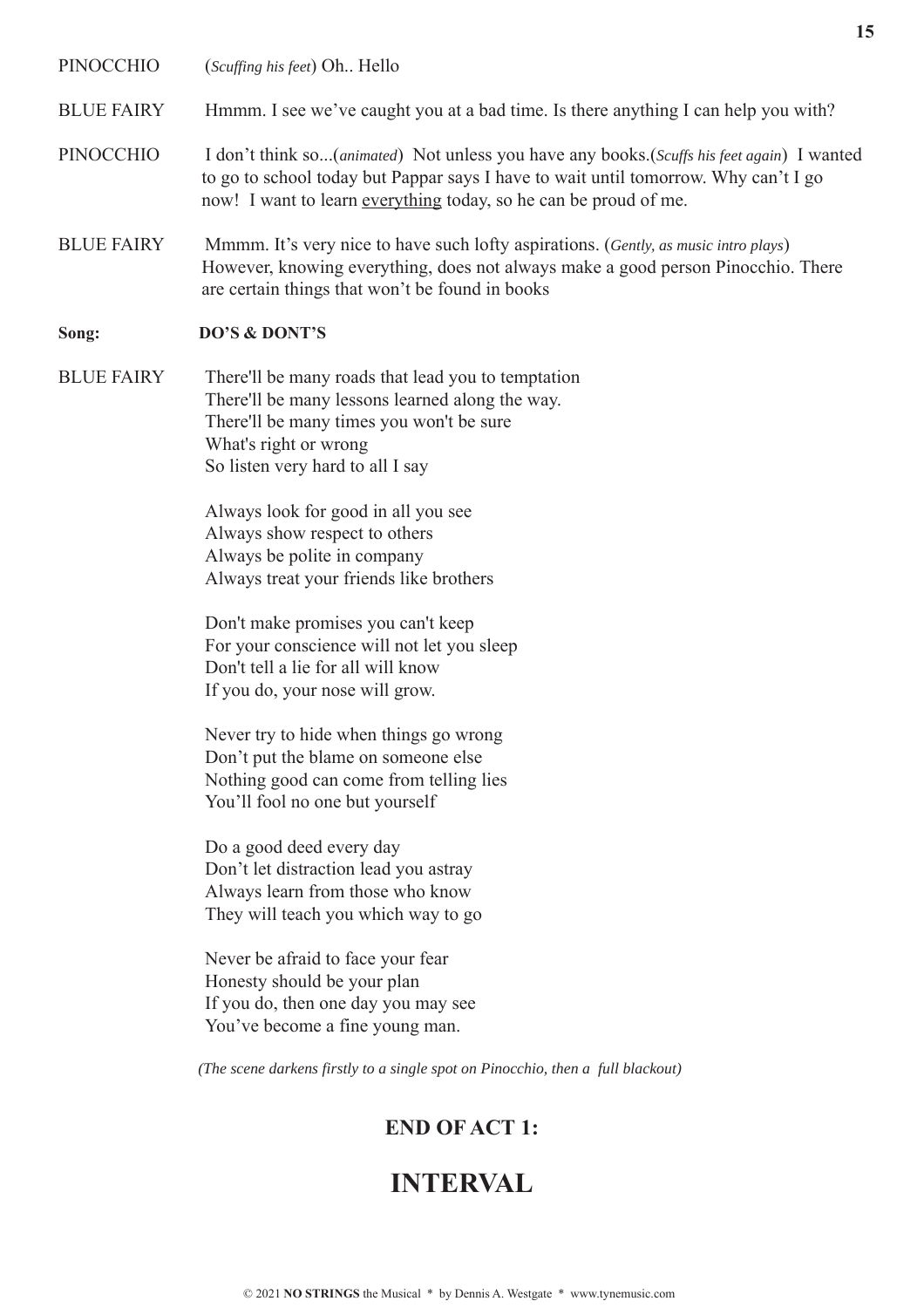(*to Pinocchio*) Good luck my boy. (*exits stage upstage right*)

*(Music continues as Pinocchio waves him goodbye then as he walks slowly downstage, two familiar faces peer in from downstage right. and hurriedly across to collar Pinocchio before he exits downstage left. The centre tabs now close to alllow the scene change)*

#### **Scene 4:**

- FOXY Well.Well! (*taps Pinocchio on the head with the schoolbook.*) Lookee here Felix.. It's Pinocchio! Just the very person we're looking for.
- FELIX We thought you'd left with the Professor...
- PINOCCHIO (*Reaching to take the book*) Oh.. You've brought my book back. Now I can go home.
- FOXY You didn't think we were going to keep it, did you? (*Still holding the book*) There's just a small matter of repayment of the deposit... The (*coughs*) Ten Lira...

*(Extends his palm... and as Pinocchio takes out his coins, their eyes light up with undisguised greed.)*

- PINOCCHIO (*Offering one of the gold coins*) Will this be enough?
- FOXY (*Finding it hard to contain himself*) More than enough dear boy!
- FELIX (*Testing the offered coin with his teeth*) It'll do..(*casually*) We'll let you off with the difference!
- PINOCCHIO Oh thank you! (*pocketing the other coins*) I can buy Pappar Gesseppo his new coat. (*Holds out hand for the book, but they're not about to let the rest of his small hoard slip from their grasp. Foxy quickly intervenes*)
- FOXY What an admirable idea! (*withholding)* Do you hear that Felix. A new coat for dear daddykins. (*Broadly*) I can see it now.. Dark blue brocade with lace cuffs, a velvet collar and golden buttons.
- PINOCCHIO (*Excitedly)* Ooo Yes!
- FELIX (*Posing*) Standing there looking so aristocratic.
- FOXY And **proud.**
- PINOCCHIO (*Pinocchio puffs out his chest)* Oh yes and proud!
- FELIZ (*With an over-exaggerated sigh*) If only you could afford such luxuries.
- PINOCCHIO (*Deflated & puzzled*) But I have money.!. (*Shaking the coin purse*)
- FOXY Perhaps enough for a very ordinary homespun jacket. (*Condescendingly*) However I'm sure he'll be just as pleased. After all, it's the thought that counts, is it not?
- FELIX That's right my boy! What the eye never sees, the mind will never know. (*Both sighing heavily*) Pity!.. He would have been **so** proud too...
- PINOCCHIO (*Sadly*) This is all I have. How much more will I need?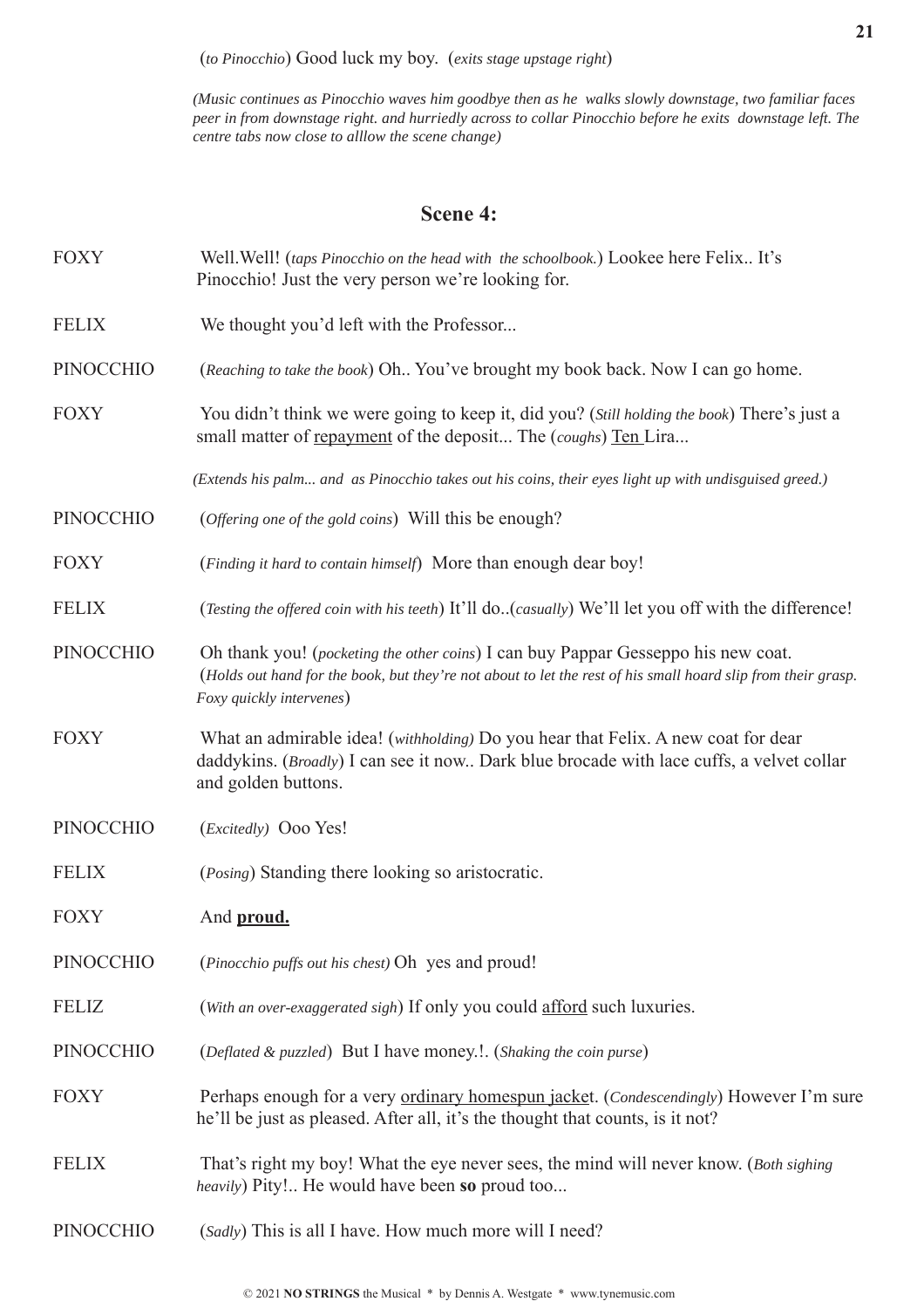| <b>FOXY</b>      | (Slaps him on the back) Come. Come. All is not lost my boy (to Felix) Should we tell him<br>our little secret?                                                                                                                                                                                                                                                                                                                                                                                             |
|------------------|------------------------------------------------------------------------------------------------------------------------------------------------------------------------------------------------------------------------------------------------------------------------------------------------------------------------------------------------------------------------------------------------------------------------------------------------------------------------------------------------------------|
| <b>FELIX</b>     | Definately! I certainly would(Shrugs shoulders) If I knew what it was?                                                                                                                                                                                                                                                                                                                                                                                                                                     |
| <b>FOXY</b>      | (winks) About the 'Money Tree Seeds' (Felix is nonplussed) Those special buttons we<br>hold in reserve for emergency                                                                                                                                                                                                                                                                                                                                                                                       |
| <b>FELIX</b>     | (Digs into his pocket) Oh these?                                                                                                                                                                                                                                                                                                                                                                                                                                                                           |
| <b>PINOCCHIO</b> | (Inquisitive) Money Tree Seeds? (Inspecting them) They look like ordinary buttons to me.                                                                                                                                                                                                                                                                                                                                                                                                                   |
| <b>FOXY</b>      | That's because they're really 'magic seeds' in disguise. (Confidentially) To protect their<br>real purpose. And those are the very last two in the whole world(takes them back) Only<br>to be used as a very last resort (Hands them back to Felix)                                                                                                                                                                                                                                                        |
| <b>PINOCCHIO</b> | ( <i>Still inquisitive</i> ) How do they work?                                                                                                                                                                                                                                                                                                                                                                                                                                                             |
| <b>FOXY</b>      | (Secretively) We really shouldn't be telling you this, but we would like you to purchase<br>the very best coat for your father, so I'm sure we can make an exception.                                                                                                                                                                                                                                                                                                                                      |
| <b>FELIX</b>     | Can you keep a secret? (P' nods enthusiastically)                                                                                                                                                                                                                                                                                                                                                                                                                                                          |
| <b>FOXY</b>      | All you require is a patch of ground where moonlight casts her heavenly beam. Then<br>make a small hole, into which you place one of our precious seeds along with your<br>money of course. (dramatically) During the night something truly magical occurs, for the<br>very next morning instead of a few coins, you'll find a money tree has sprouted with<br>branches festooned with a very special golden fruit worth a hundred time more than<br>those few measly coins. Enough money to buy ten coats |
| <b>FELIX</b>     | And hats                                                                                                                                                                                                                                                                                                                                                                                                                                                                                                   |
| <b>PINOCCHIO</b> | (Is about to do as they suggest but has a change of mind)<br>I could just give him this money and he could buy his own coatand hat                                                                                                                                                                                                                                                                                                                                                                         |
| <b>FOXY</b>      | (Hastily) Smart thinking my boy!. (places an affectionate arm around his shoulders)<br>If only we could have had a boy like this little fellow(wistfully) And to think we were<br>about to sacrifice everything we own for his future happiness                                                                                                                                                                                                                                                            |
| <b>FELIX</b>     | (Wiping away his false tears) Most inconsiderate, after all we've done for him.                                                                                                                                                                                                                                                                                                                                                                                                                            |
| <b>PINOCCHIO</b> | (Contrite) I'm sorry I only (Felix overdoes the crying until Foxy clips him over the head)                                                                                                                                                                                                                                                                                                                                                                                                                 |
| <b>FOXY</b>      | (Fatherly) Say not another word We only made the offer in good faith. (regretfully) So<br>off you jolly well go. ( <i>dramatically</i> ) We hope poor daddykins will be very happy with his<br>'second best' purchase                                                                                                                                                                                                                                                                                      |
| <b>PINOCCHIO</b> | (Feeling very guilty) On second thoughts, I really would like to create a good impression.<br>And I do want to buy the very best that money can buy.                                                                                                                                                                                                                                                                                                                                                       |
| <b>FOXY</b>      | (Triumphant) Then we shall say no more about it. (looks heavenward) Well now! Will you<br>just look at that(upturns Pinocchio's head) The moon is about to rise right above our heads.<br>It must be a good omen!(Points to an area under the tree) By jove mister Felix! That<br>looks like the perfect spot does it not?                                                                                                                                                                                 |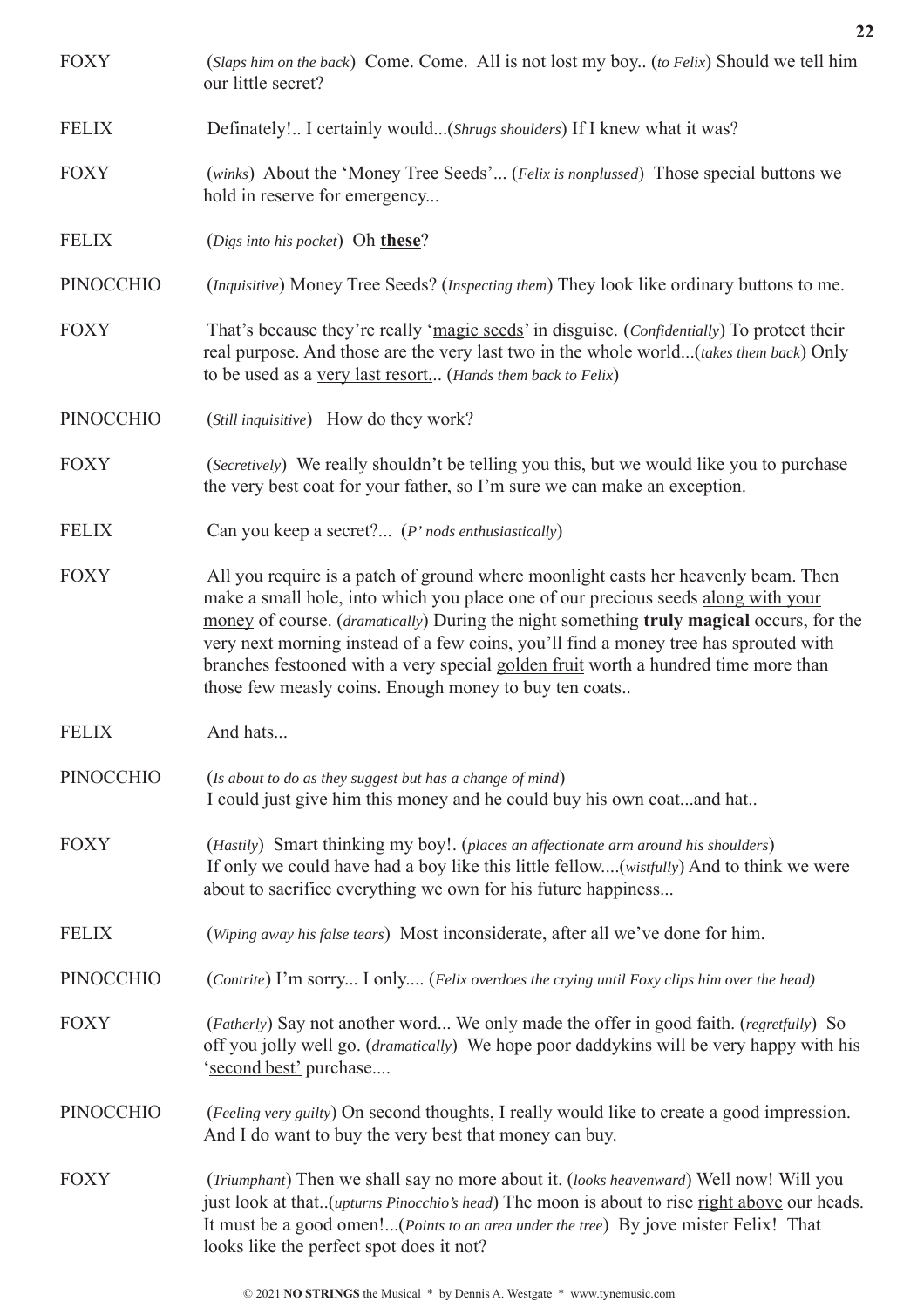## **ACT 3**



*(Music intro as the scene opens to a busy roadside inn. with the villagers sitting at tables in good voice and conversation. Anyone can be is this scene provided they look like adults)*

| Song. | <b>THE ROSE AND CROWN</b>                                                                                                                                                                                                      |
|-------|--------------------------------------------------------------------------------------------------------------------------------------------------------------------------------------------------------------------------------|
| All   | Every day is a very special day<br>As anyone here will tell<br>So come on on down to the Rose and Crown<br>And bring along a friend as well                                                                                    |
| Solo  | Spend a little time, have a glass of wine<br>Tonight we'll merry merry be<br>Come on down to the Rose and Crown<br>And you'll be in good company - (ALL: Yeah!)                                                                |
| Solo  | Mary likes her drop o' gin, Bertie loves his beer<br>Tipsy Daisy fancies him, so nibbles at his ear<br>Old Joe's had one too many, he's propping up the bar<br>Tries it on with Sally Ann, but he ain't getting far - $(Hey!)$ |
| All   | Every day is a very special day<br>As anyone here will tell<br>So come on on down to the Rose and Crown<br>And bring along a friend as well                                                                                    |
| Solo  | Dance a little jig, show a bit o' leg<br>And do the "Knees up Mother Brown"<br>Cider by the jug, porter by the keg<br>Welcome to the Rose and Crown - (Yeah!)                                                                  |
| Solo  | Jack's the master of the Inn, he's a friendly guy<br>Belle the barmaid not so slim, is giving him the eye<br>A reputation to uphold, so she ain't having none<br>But it may be a different scene, when everyone has gone       |
| All   | * (Every day is a very special day<br>As anyone here will tell<br>So come on on down to the Rose and Crown<br>And bring along a friend as well) *                                                                              |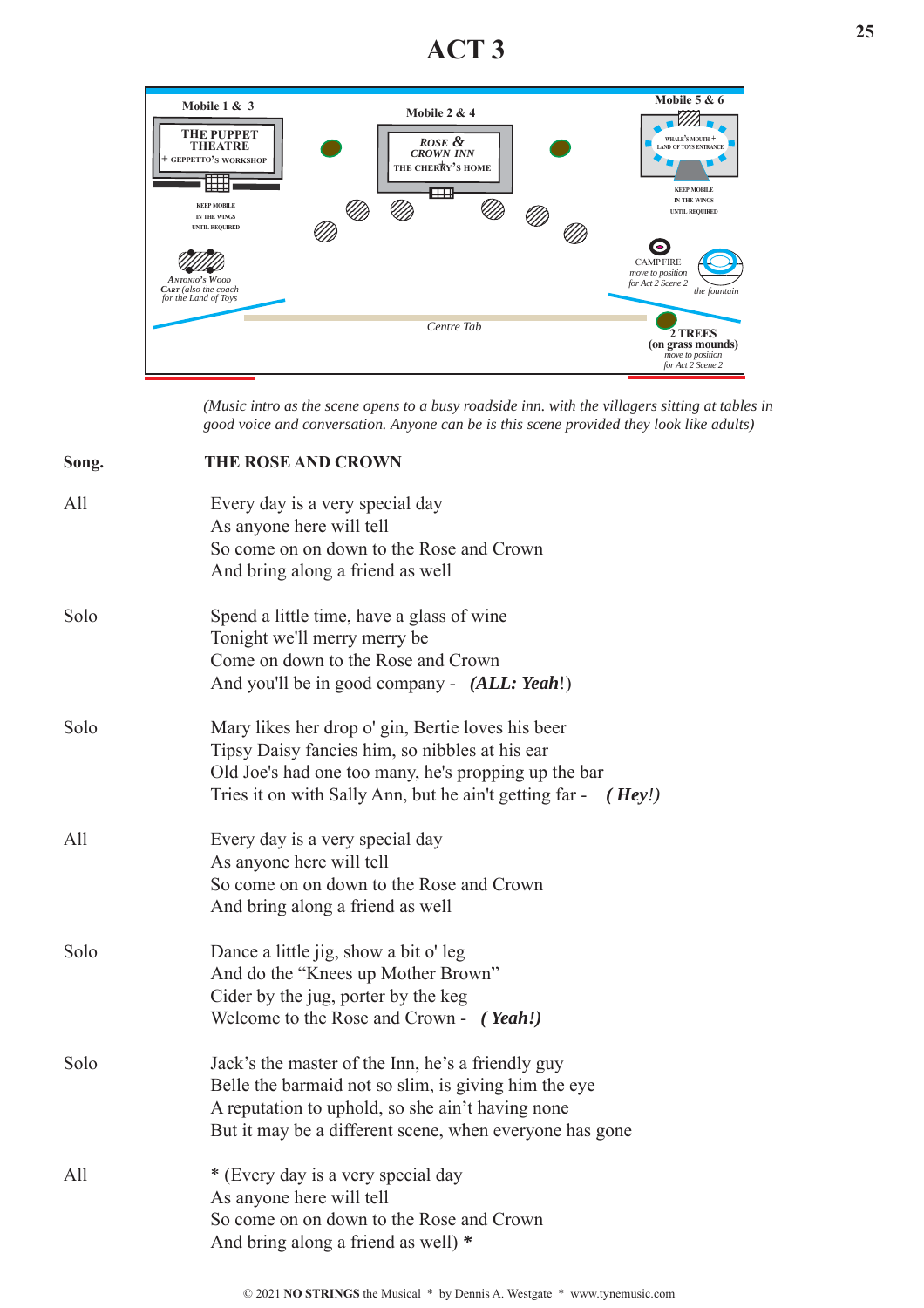|                 | Cider by the jug, porter by the keg<br>Welcome to the Rose and Crown<br>* (Repeat as many times as you like)<br>Welcome to the Rose and Crown -<br>(Hey!)                                                                                                                                                                                                                                                                                                                                                                                                                                                                                                                                                           |
|-----------------|---------------------------------------------------------------------------------------------------------------------------------------------------------------------------------------------------------------------------------------------------------------------------------------------------------------------------------------------------------------------------------------------------------------------------------------------------------------------------------------------------------------------------------------------------------------------------------------------------------------------------------------------------------------------------------------------------------------------|
|                 | (At end of song most of the crowd disperse into the inn, leaving a few customers at tables. Gesseppo and<br>Antonio enter from stage left)                                                                                                                                                                                                                                                                                                                                                                                                                                                                                                                                                                          |
| <b>ANTONIO</b>  | Rest here my friend, while I make enquiries inside. There may be someone here who's<br>seen Pinocchio.                                                                                                                                                                                                                                                                                                                                                                                                                                                                                                                                                                                                              |
| <b>GESSEPPO</b> | (Wearily) It can do no harm Antonio. We've travelled so far and asked so many locals<br>with no result. Perhaps we may be fortunate this time.<br>(Antonio exits into the inn whilst Gesseppo approaches the outside customers)<br>Begging your pardon good people. I'm looking for a small boy, so high (with hand<br>measurement) He disappeared on his way to school one week ago. (all shake heads) I'm sure<br>he would never have wandered off without good reason. (Flops down at one of the tables) It<br>would be of great assistance if you would keep an eye out for him. You couldn't fail to<br>recognise him. He has very distinctive features.<br>(Antonio enters again carrying two steins of beer) |
| <b>ANTONIO</b>  | No joy in there I'm afraid. ( <i>passes over a stein</i> ) Perhaps you should return home again.<br>There's a good chance he'll turn up right as rain, wondering what all the fuss was.<br>(reassuringly) Young-uns have no sense of time or consequences Every day's just<br>another adventure (quenching his thirst) Boys will be boys, always seeking new conquests<br>of imagination. Surely you remember what we were like at that age?                                                                                                                                                                                                                                                                        |
| <b>GESSEPPO</b> | (Shakes head) I never remember running away from home (Grudgingly) But you may be<br>right!                                                                                                                                                                                                                                                                                                                                                                                                                                                                                                                                                                                                                         |
|                 | (at this moment Foxy And Felix enter, looking very pleased with themselves they grab chairs and Foxy<br>raps on the table, calling out loudly)                                                                                                                                                                                                                                                                                                                                                                                                                                                                                                                                                                      |
| <b>FOXY</b>     | Service! Come on, let's be having you in there! (Felix duplicates the action)                                                                                                                                                                                                                                                                                                                                                                                                                                                                                                                                                                                                                                       |
| <b>BELLE</b>    | (entering) Alright I heard yer! Keep yer hair on(with disdain) Oh it's you two! I<br>thought it was somebody special Whatever it is you want you can get it yourself!                                                                                                                                                                                                                                                                                                                                                                                                                                                                                                                                               |
| <b>FOXY</b>     | (Superciliously) Come now dear lady, our money is as good as anyone elses.                                                                                                                                                                                                                                                                                                                                                                                                                                                                                                                                                                                                                                          |
| <b>BELLE</b>    | (Haughtily) What You two with money? Who've you robbed this time?                                                                                                                                                                                                                                                                                                                                                                                                                                                                                                                                                                                                                                                   |
| <b>FELIX</b>    | Nobody. We got it legitimately                                                                                                                                                                                                                                                                                                                                                                                                                                                                                                                                                                                                                                                                                      |
| <b>BELLE</b>    | Ha! (loudly) From somebody's pocket I bet (Everyone laughs)                                                                                                                                                                                                                                                                                                                                                                                                                                                                                                                                                                                                                                                         |
| <b>FOXY</b>     | (Defensively) For services rendered. (Belle curls a lip in disbelief)                                                                                                                                                                                                                                                                                                                                                                                                                                                                                                                                                                                                                                               |
| <b>BELLE</b>    | Well it'll be a first time then (to her audience) I can't see anybody trusting these two<br>enough, to give an honest days' work. They ain't got the brains for that!                                                                                                                                                                                                                                                                                                                                                                                                                                                                                                                                               |
| <b>FELIX</b>    | (Taking the schoolbook from his pocket to wave in her face) Ha. You think so! We've got<br>education!                                                                                                                                                                                                                                                                                                                                                                                                                                                                                                                                                                                                               |

**26**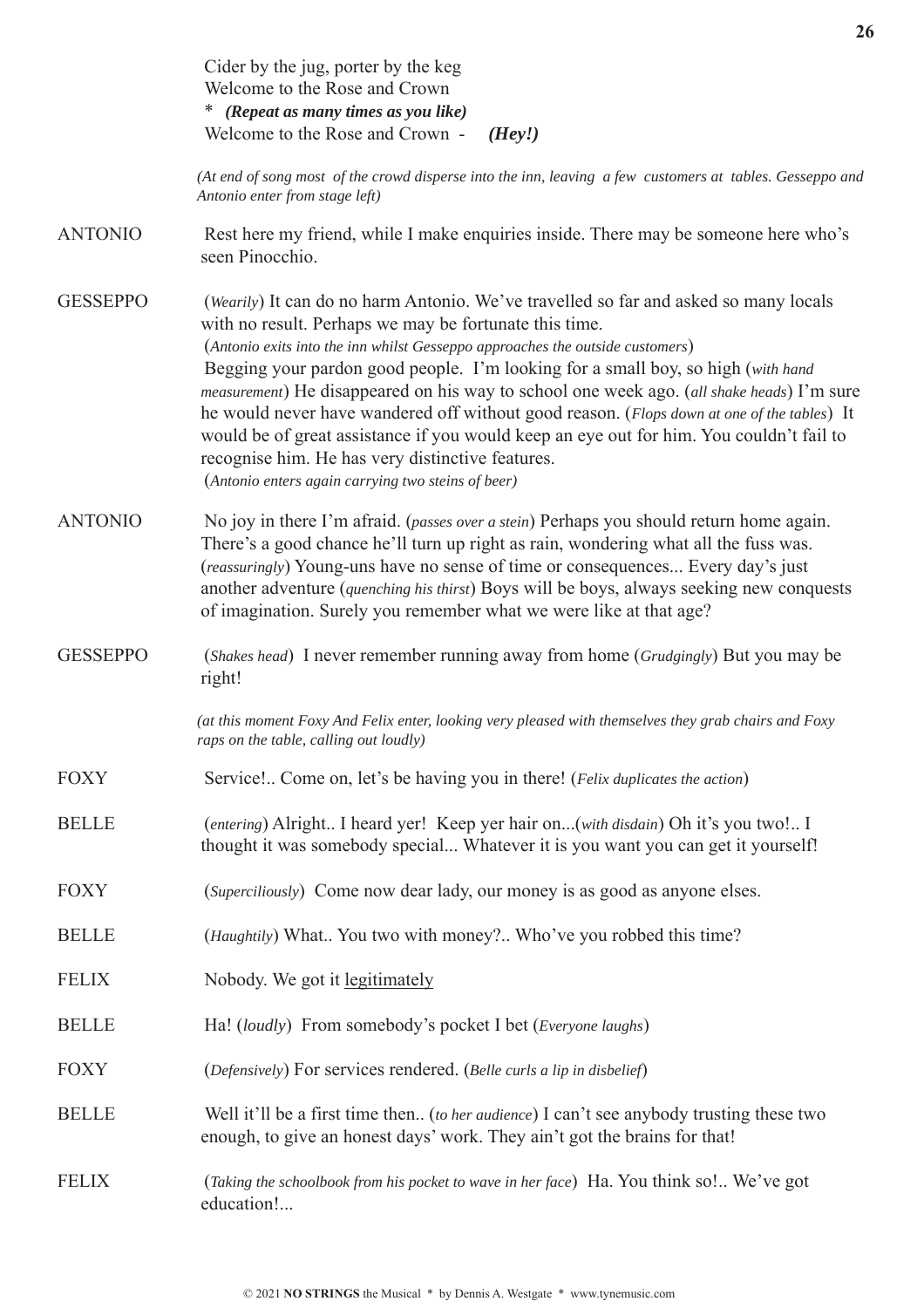| <b>DRIVER</b>          | Well. Well. (Brightly) Hello Boys and Girls (bows) Pardon me I should have said<br>"Ladies and Gentlemen". Are you all ready for the experience of your life? |
|------------------------|---------------------------------------------------------------------------------------------------------------------------------------------------------------|
| <b>ROCCO</b>           | I hope you're on the level mister We're in no mood to me messed about                                                                                         |
| <b>DRIVER</b>          | (Checking his list) Yes. Yes "All above board and shipshape" as they say.                                                                                     |
| <b>GINA</b>            | Free Food? (he nods)                                                                                                                                          |
| <b>ROSA</b>            | Free Drinks? (nods)                                                                                                                                           |
| <b>ANGELO</b>          | With load-sa Free Rides? (nods)                                                                                                                               |
| <b>ROCCO</b>           | Well that's good enough for me! (Indicating) After you. Mister Coachman.                                                                                      |
| <b>DRIVER</b>          | (Halts with a hand) I only have four on my list(Indicates) Not five. Sorry I don't take<br>extra passengers.                                                  |
| <b>GINA &amp; ROSA</b> | He's with us.                                                                                                                                                 |
| <b>ANGELO</b>          | Yeah He's one of us.                                                                                                                                          |
| <b>ROCCO</b>           | One more ain't gonna make much difference is it?                                                                                                              |
| <b>ANGELO</b>          | (Inspired) We could even share the food and drink! (the others are not impressed)                                                                             |
| <b>PINOCCHIO</b>       | ( <i>Still protesting</i> ) But I'd rather be going home.                                                                                                     |
| <b>ROCCO</b>           | Oh. Stop blabbering You don't even know where 'home' is. So might as well come<br>along wiv us.                                                               |
| <b>DRIVER</b>          | I suppose I could make room for one more.                                                                                                                     |
| <b>ROCCO</b>           | O.K. That's fixedLet's go.                                                                                                                                    |
| <b>PINOCCHIO</b>       | I suppose it will be alright just as long as I don't stay too long.                                                                                           |
| <b>GINA</b>            | (Reassuringly) Afterwards we'll take you right to your door. How about that?                                                                                  |
| <b>ROSA</b>            | May as well enjoy the experience Pinocchio. (Eyeing Rocco again) Besides which I need<br>the company So what do you say?                                      |
| <b>PINOCCHIO</b>       | (Sighs reluctantly) Alright!                                                                                                                                  |
| <b>ROCCO</b>           | (Impatient) Now can we go? (All nod assent) After you Mister Coachman                                                                                         |
| <b>ANGELO</b>          | Hey Hey ladies! Right this way, for all the fun of the fair!                                                                                                  |
| <b>ROSA</b>            | (Not impressed) Get on!                                                                                                                                       |

(*They all exit stage right*)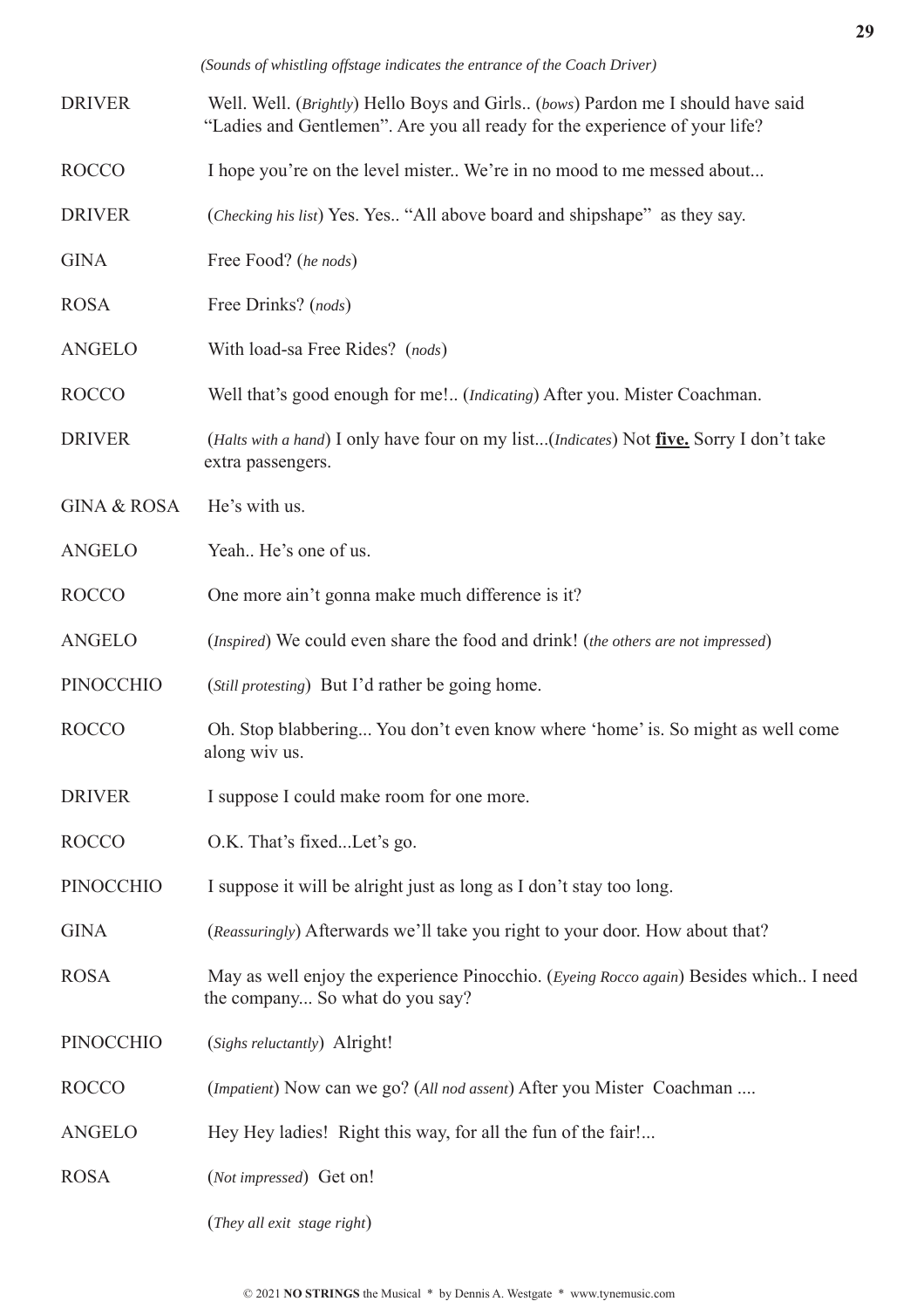### **Scene 2:**

*(Music intro as curtain open to the Land of Toys. A carnival atmosphere with figures dressed in fancy costumes. During the song the Teenagers will enter through the upstage entrance and mingle with the crowd)*

| Song.            | <b>THE LAND OF TOYS</b>                                                                                                                                                                      |
|------------------|----------------------------------------------------------------------------------------------------------------------------------------------------------------------------------------------|
| Soloist          | Welcome to the land of toys<br>An island of fun for girls and boys<br>Where nothing is real or what it seems                                                                                 |
| Driver           | Because it is a land of dreams<br>So welcome to the fun of the fair<br>I have a coach to take you right there.<br>With fun and laughter all the way.<br>No bossy old folk to spoil your day  |
| All              | Whatever is your hearts' desire<br>He can make it all transpire                                                                                                                              |
| Soloist          | Welcome to the land of fun<br>There's plenty room for everyone<br>Where all of the fairground rides are free.                                                                                |
| Driver           | Your part of one big family<br>So don't be shy and grab yourself a seat<br>I guarantee you're in for a treat<br>'Cause all the lakes are lemonade<br>And the mountains are made of chocolate |
| All              | And there is nothing you cannot do<br>It's all waiting here for you.                                                                                                                         |
| Soloist          | Welcome to the land of toys<br>An island of fun for girls and boys<br>Where nothing is real or what it seems<br>Because it is a land of dreams                                               |
| Driver           | So welcome to the fun of the fair<br>My coach awaits to take you right there.<br>With fun and laughter all the way.<br>You'll be very glad you came today, so                                |
| All              | Welcome to the land of toys<br>(at end of song everyone indulges at the stalls                                                                                                               |
| <b>ANGELO</b>    | ( <i>Excited</i> ) Ain't this fabuloso!                                                                                                                                                      |
| <b>ROCCO</b>     | (Trying to appear indifferent) Not bad                                                                                                                                                       |
| <b>ROSA</b>      | (Smiles expectantly) I'm gonna eat 'til I drop!                                                                                                                                              |
| <b>GINA</b>      | (Grins) And I'm gonna drink 'til I flop! How's about you Pinocchio?                                                                                                                          |
| <b>PINOCCHIO</b> | (In wonderment) Everbody here seems to like me.                                                                                                                                              |
| <b>ROSA</b>      | 'Course they do. This is where you belong Peeno.                                                                                                                                             |
|                  |                                                                                                                                                                                              |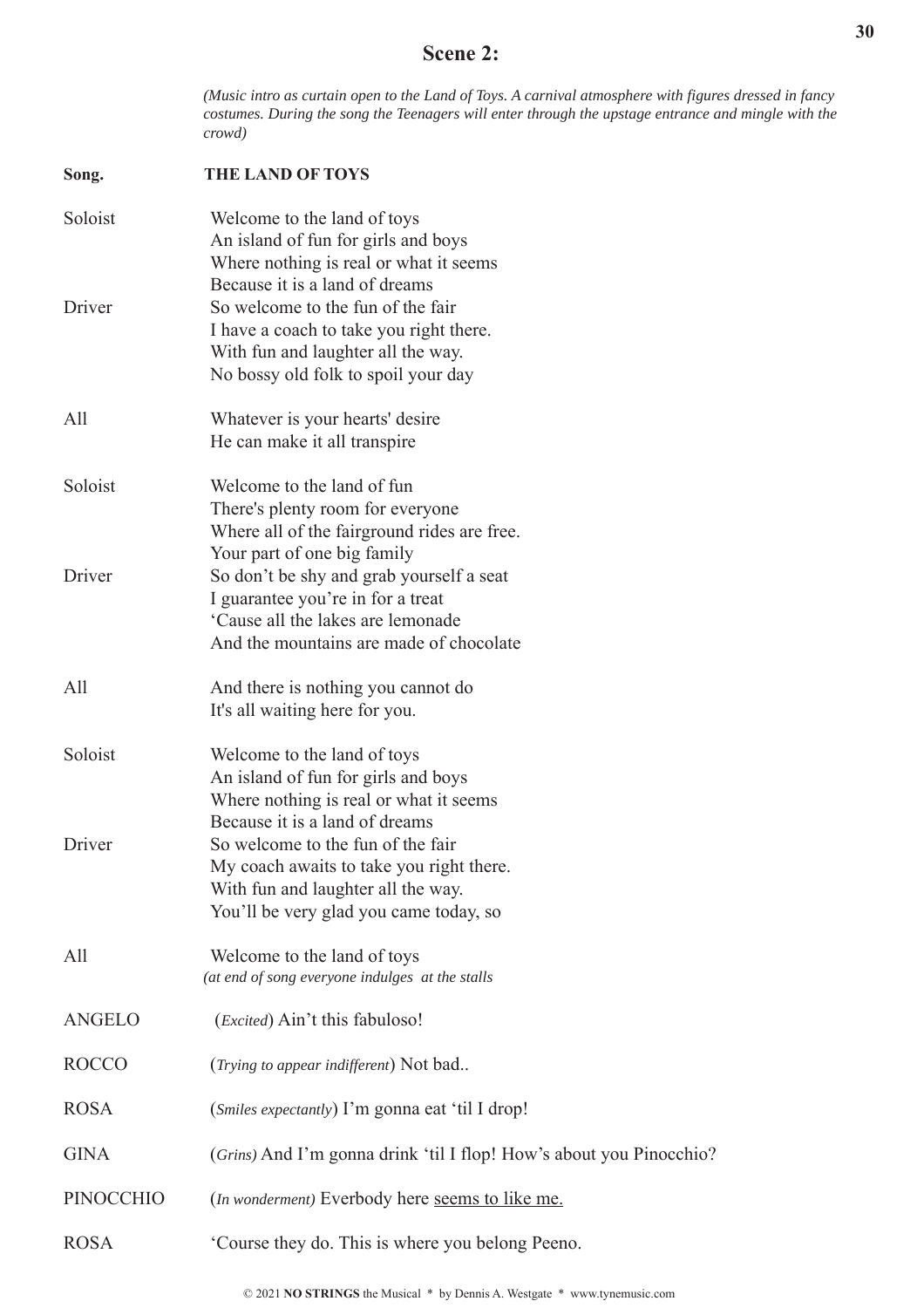*(To allow for this scene change 'Make it So ' could be performed front of tabs by the Blue Fairy, who with a wave of her wand will open the curtains for this final Act. - As the curtains open, dawn is about to break . The Blue Fairy walks over to Guisseppo's workshop and taps on the doorway, then smiling broadly exits behind the fountain. The set is now slowly lit as for a sunny day. This is also the scene when Pinocchio is transformed , so his make-up will need to represent this. I've allowd enough time within the dialogue for this to happen)*

### **Act 6** *(setting as Act 1)*



*(Guisseppo enters from his workshop, stretching from a night's sleep. Windsor also enters, barking excitedly. Antonio enters with his wood cart and stops in his tracks , grinning with pleasure, whenhe sees Gesseppo)*

- ANTONIO (*Unloading the cart*) Good afternoon Gesseppo!... It's good to have you back my friend.. I'd almost given you up for lost.
- GESSEPPO (*With a contented smile*) There was a time when I would have agreed Antonio. (*Indicating*) Thank you for taking care of Winston.
- ANTONIO No problem.. He spent most of his time lounging around yon' fountain.. Barking away at the Fairy statue.. I almost believed they were holding a private conversation.. Weren't you doggy? (*Winston barks a reply, then ambles over to sit at the fountain*) I take it you succeeded in your search for Pinocchio? (*Looks enquiringly over G' shoulder*) So..Where is the lad?
- GESSEPPO (*Looking back over his shoulder*) It's a long story... I don't think you'll believe a word, but I'm sure he'll still be telling you all about it..(*with concern*) That's when the poor boy's sufficiently recovered...(*shakes head*) One thing I can assure you of... (*Thumbs indoors*) I'm only here because he saved me from drowning. (*Nods at Antonio's wide eyed expression*) As I said... it's a long story...
- ANTONIO Can't wait to hear it... Never thought I'd see my good lady showing such concern. Hasn't given me a moment's peace... Things might get back to some normality now. (*Looks him up and down*) So no **real** damage done then?
- GESSEPPO To me?.. (*shrugs*) Nothing I won't recover from after a few days... As for Pinocchio Well, he's a bit battered and torn but a spot of paint and dollop of glue should see him right as rain again.. (*Wistfully*) All these problems began because he wanted to please me,.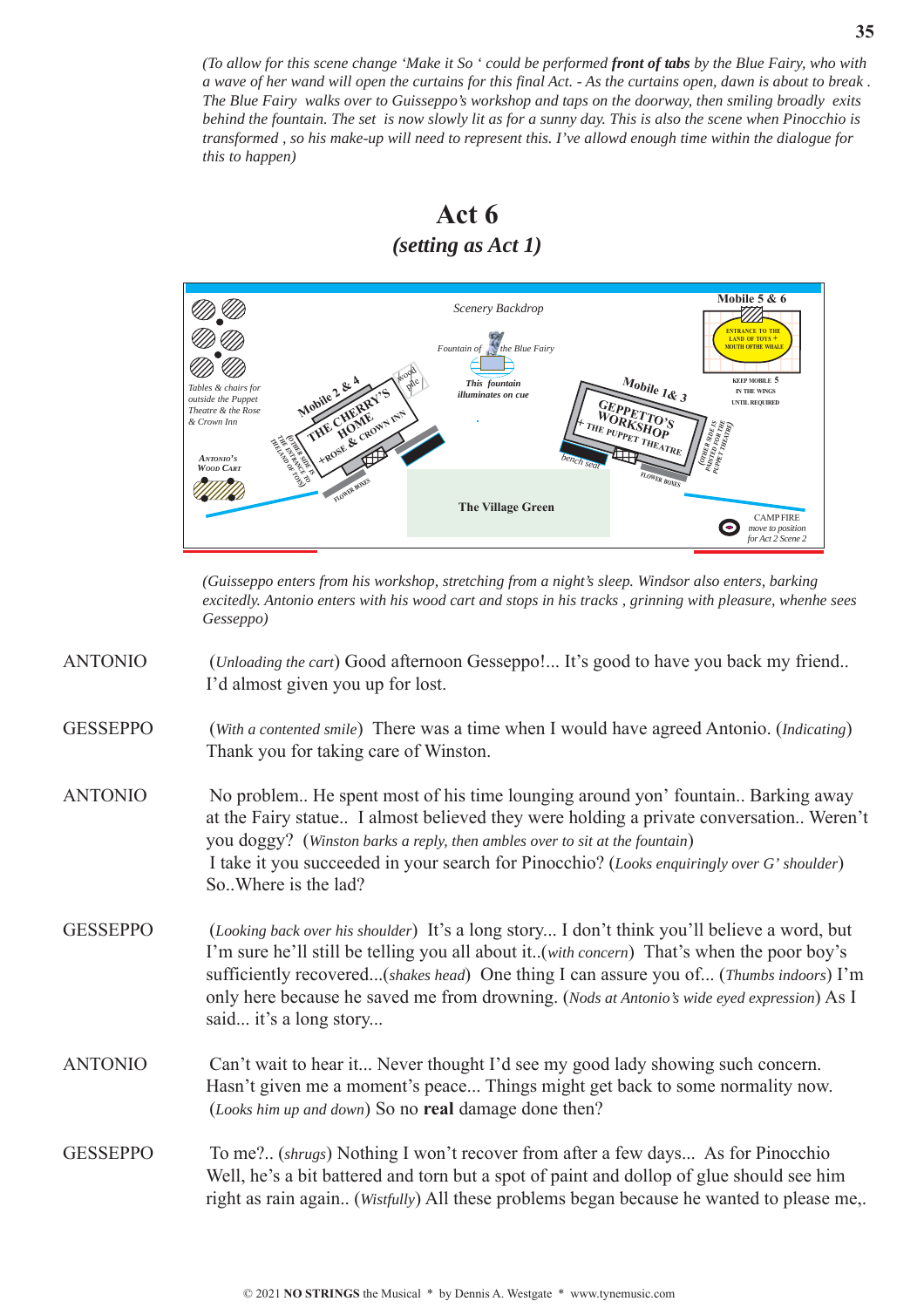| <b>ANTONIO</b>   | I can believe that! (Putting a sympathetic hand on his shoulde) His intentions were<br>honourable I'm certain of that. Especially when I heard the truth from those two felons<br>you left me in charge of(Gesseppo raises quizzical eyebrows) Oh yes! I know the true<br>story (Twists his lip) For which they're being suitably punished                                                                                    |
|------------------|-------------------------------------------------------------------------------------------------------------------------------------------------------------------------------------------------------------------------------------------------------------------------------------------------------------------------------------------------------------------------------------------------------------------------------|
| <b>GESSEPPO</b>  | (Surprised concern) You haven't taken the law into your own hands?                                                                                                                                                                                                                                                                                                                                                            |
| <b>ANTONIO</b>   | (With mock indignation) What me? Naw I handed them over to my Missus They've<br>been working out their punishment under <u>her</u> supervision ( <i>guffaws</i> ) Can you think of a<br>better nemesis than Mrs Cherry? (Gesseppo shakes a knowing head) Neither can I! Never<br>seen the village so clean and tidy                                                                                                           |
| <b>GESSEPPO</b>  | No more than they deserve.                                                                                                                                                                                                                                                                                                                                                                                                    |
| <b>ANTONIO</b>   | And we've kept your lad's schoolbook.                                                                                                                                                                                                                                                                                                                                                                                         |
| <b>GESSEPPO</b>  | (Brightly) That's great news I was wondering how I was going to afford another                                                                                                                                                                                                                                                                                                                                                |
| <b>ANTONIO</b>   | (With gratification) Worry no more! I'm positively certain you're going to be suitably<br>recompensed for all you've had to go through(Gesseppo is bemused) Those miscreants are<br>denoting all of their ill gotten gains as compensation for any inconvenience they may<br>have brought you.                                                                                                                                |
| <b>GESSEPPO</b>  | How can I ever thank you.                                                                                                                                                                                                                                                                                                                                                                                                     |
| <b>ANTONIO</b>   | (Proudly) That's what friends are for All we want, is to see you get back on your feet.<br>(Winston suddenly jumps up and races over to the workshop where he stands barking ito the room)                                                                                                                                                                                                                                    |
| <b>GESSEPPO</b>  | What is it boy?. (to Antonio) He's been acting very strangely since we arrived last night<br>(Smells his armpits) The aroma of seawater is alien to him                                                                                                                                                                                                                                                                       |
| <b>ANTONIO</b>   | Naw He's the same with any stranger (Hastily) I don't mean you of course. (Winston<br>barks again) But something's rattled his cage Here boy What's up!                                                                                                                                                                                                                                                                       |
|                  | (They both cross to the workshop and follow Winston inside, only to slowly back out again with a look of<br>absolute astonishment. Pinocchio also enters walking towards them as they back away from him. but he's<br>no longer a wooden puppet, but a human with all the attributes of a normal boy. Of course he isn't aware<br>of the change and behaves as he always did.)                                                |
| <b>PINOCCHIO</b> | Hello Mister Cherry Has pappar told you all about our adventures? How we were<br>swallowed by a whale, then we made it sneeze and pappar nearly was drowned, weren't<br>you? (Throws his arms in the air) Oooo. It's so nice to be home again (Dancing around them)<br>This time I promise to go straight to school and not believe what others tell me,. (Touches<br>his nose) And definately <b>not</b> tell any more lies. |
|                  | (All this time the two men have been transfixed in both body and facial expression. Pinocchio is suddenly<br>aware he isn't getting the desired response.)                                                                                                                                                                                                                                                                    |
| <b>PINOCCHIO</b> | (Quizically) What's wrong pappar?.                                                                                                                                                                                                                                                                                                                                                                                            |
| <b>ANTONIO</b>   | (The first to recover his composure) Look at you boy. Have you seen yourself?                                                                                                                                                                                                                                                                                                                                                 |
| <b>PINOCCHIO</b> | (Touching his nose again) But it's all true I'm not lying see (Waving his face around)<br>My nose hasn't grown any longer Has it!                                                                                                                                                                                                                                                                                             |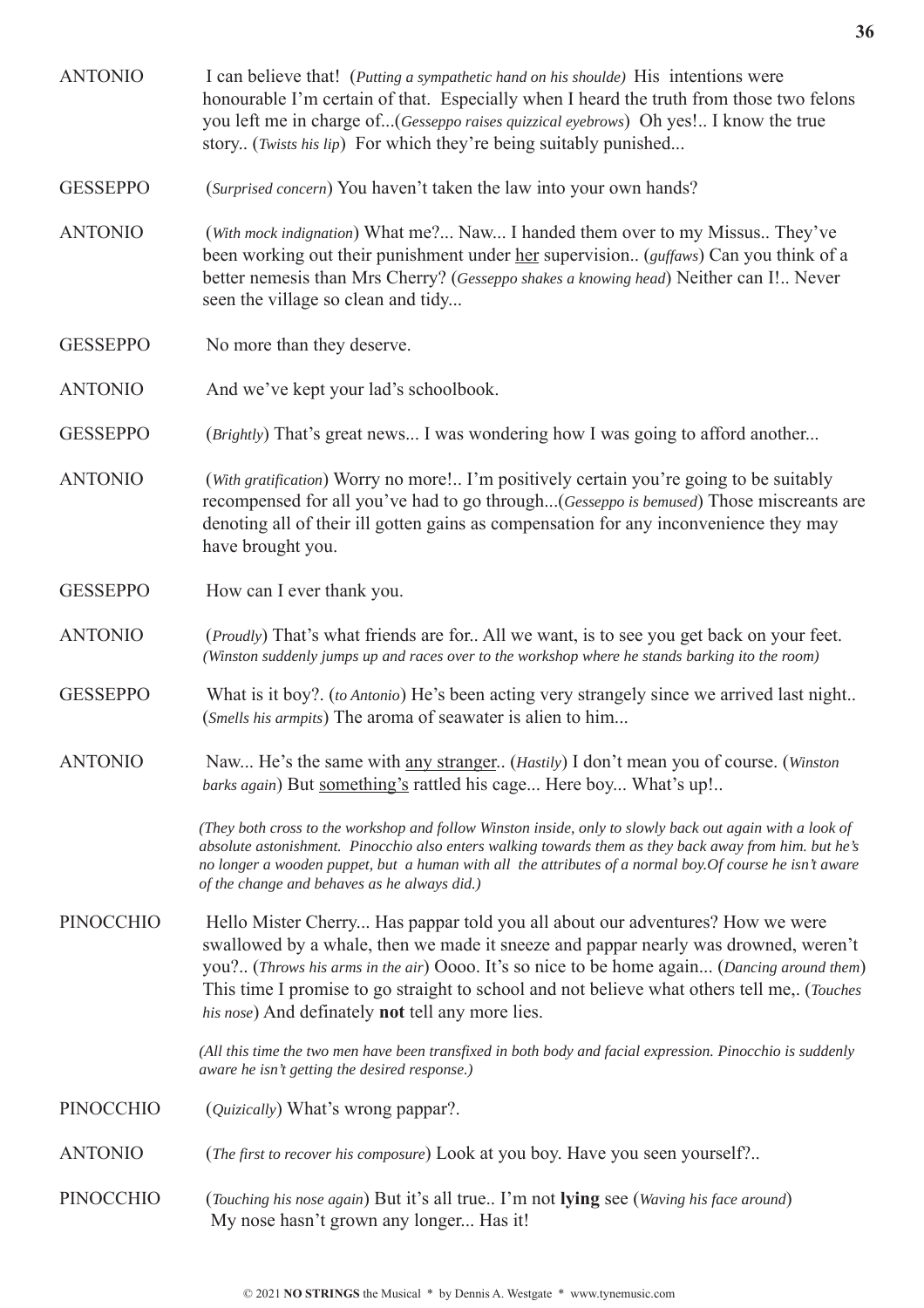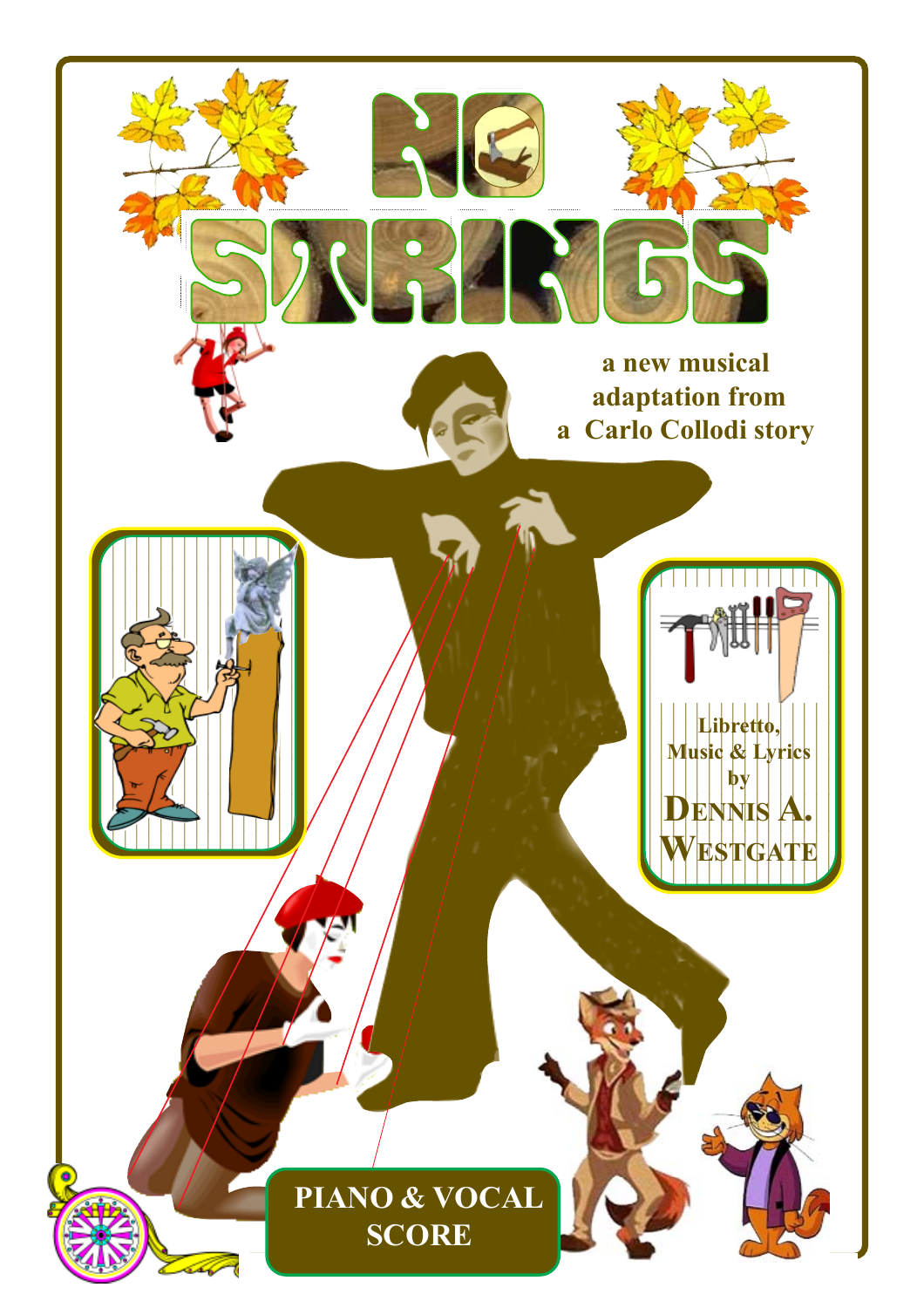

## **THE SONGS**



### **Act 1**

| MY BOY PINOCCHIO (also the overture song)  13 |  |
|-----------------------------------------------|--|
|                                               |  |

### **1st INTERVAL**



| Act 2 |  |
|-------|--|
|       |  |
|       |  |
|       |  |

### **2nd INTERVAL**

## **Act 3** THE ROSE AND CROWN ....................................... 31 **Act 4** THE LAND OF TOYS .............................................. 34 ALL PLAY NO WORK ............................................. 37 **Act 5** MISTER EVERYTHING (*reprise*) ........................................ 29 **Act 6** MAKE IT SO (*reprise*)................................................................ 10



#### **www.tynemusic.com**

#### **© 2021 ALL RIGHTS RESERVED**

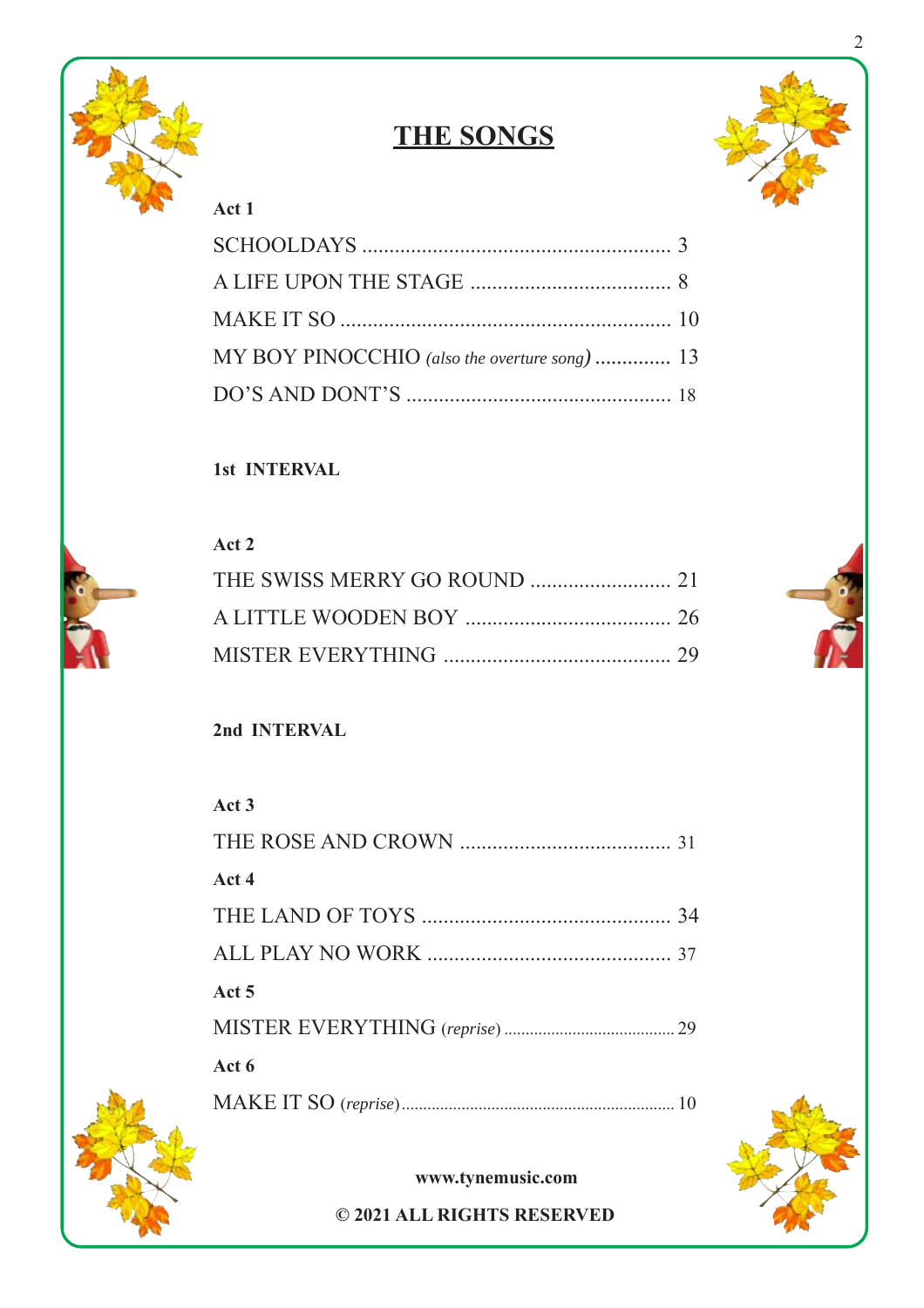# **Schooldays**

*(Sung by the village children)*



© 2021 - Tyne Music - NO STRINGS - denniswestgate@gmail.com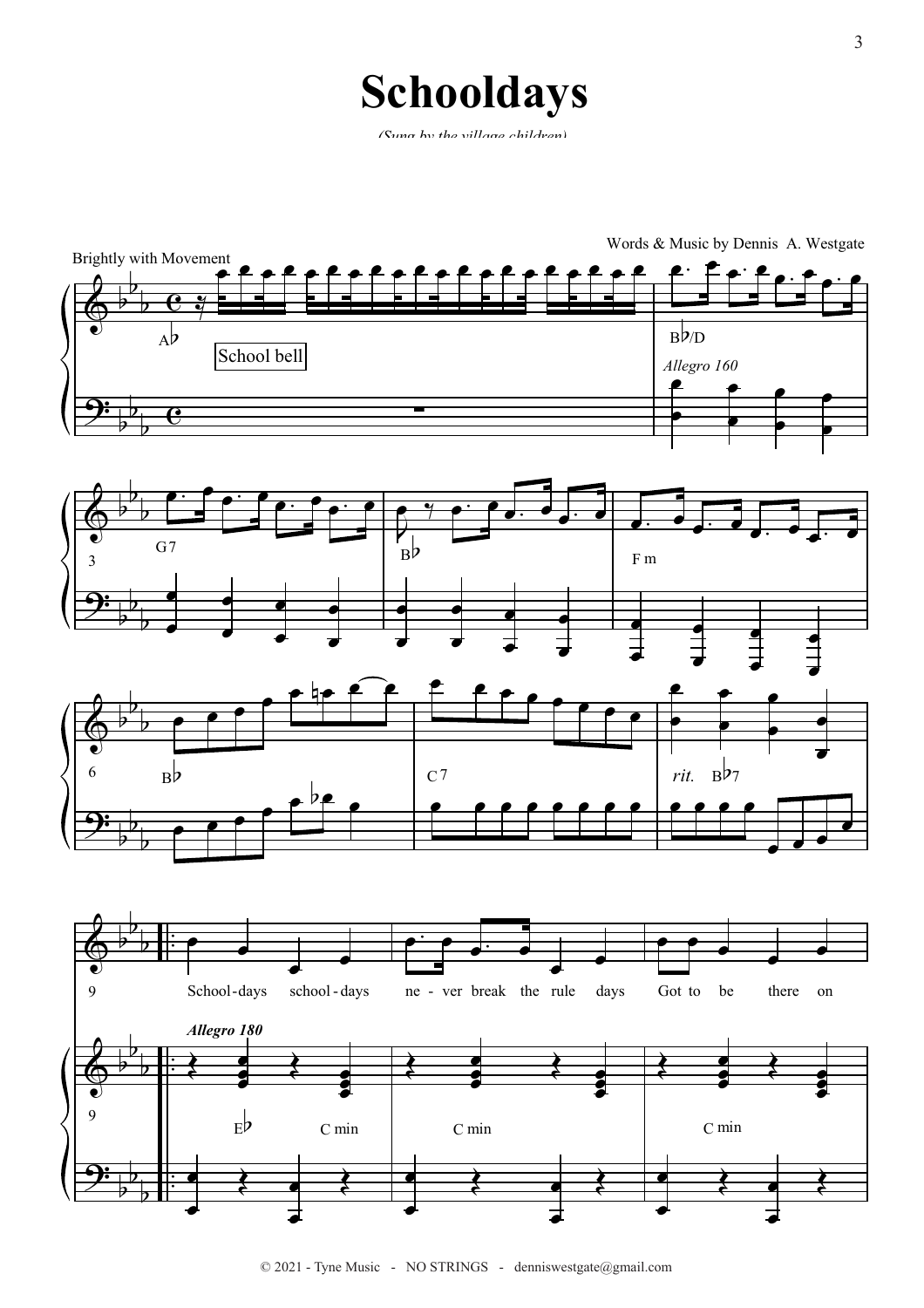## **A Life Upon The Stage**

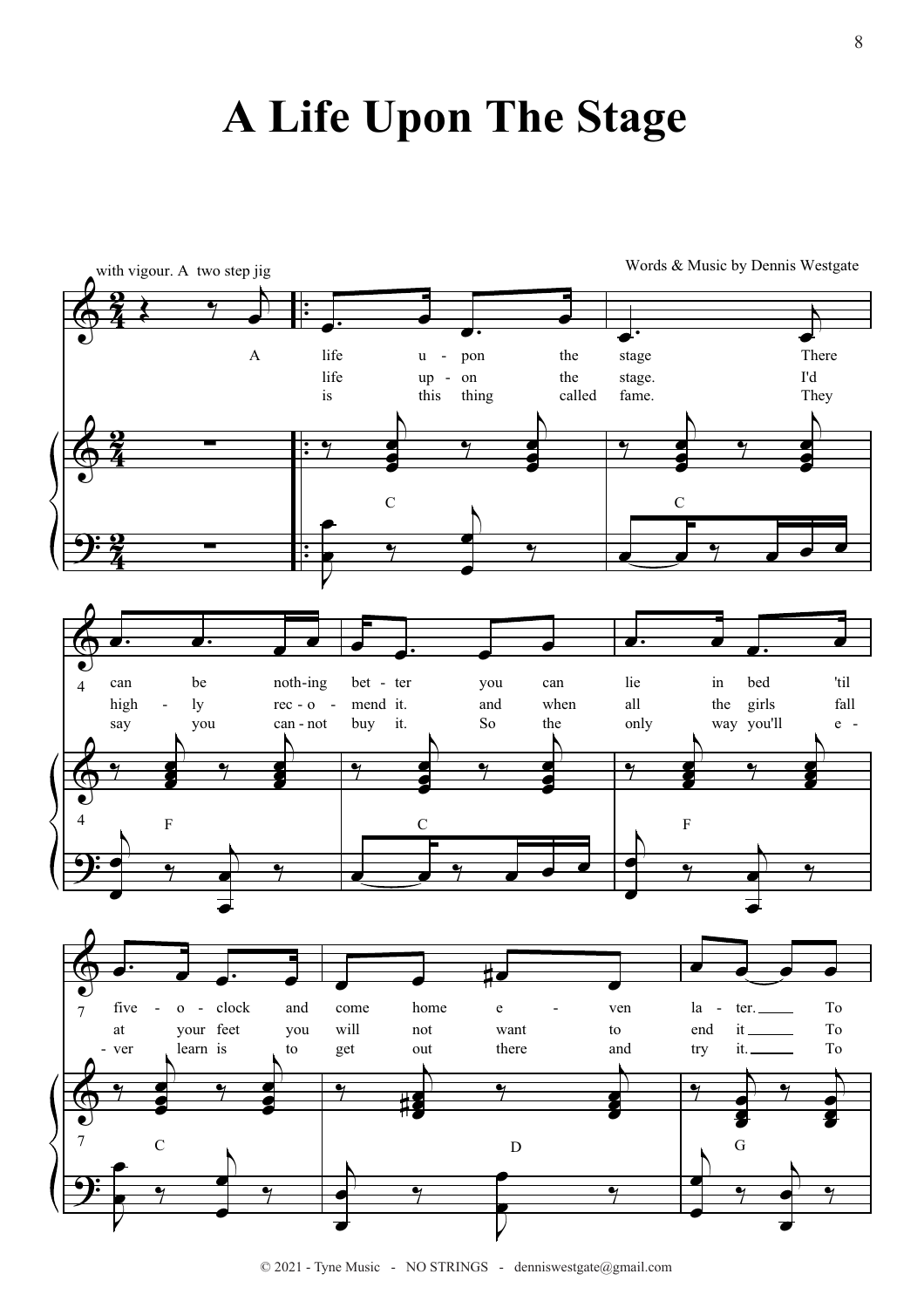## **Make it So**

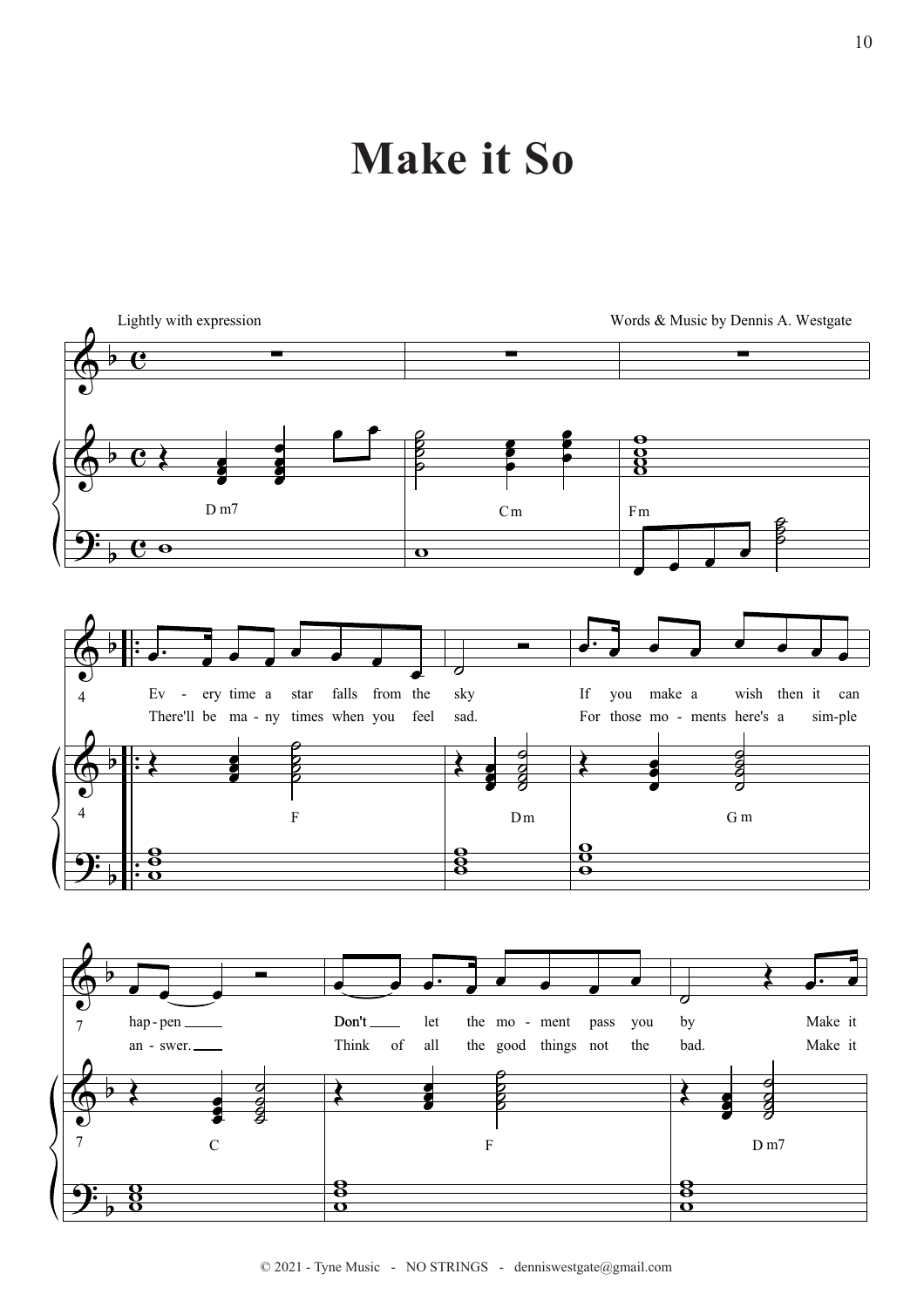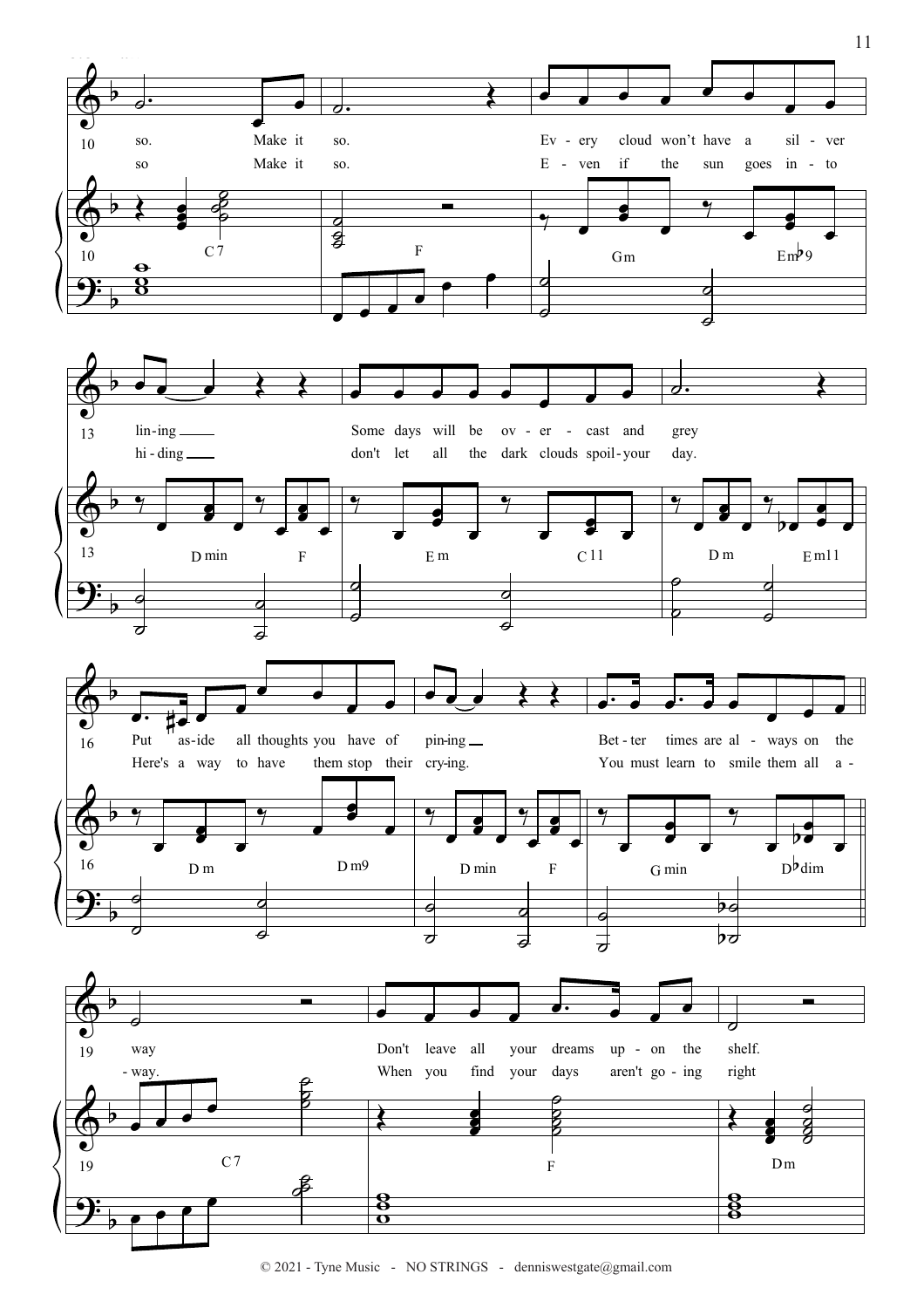## **My Boy Pinocchio**



<sup>© 2021 -</sup> Tyne Music - NO STRINGS - denniswestgate@gmail.com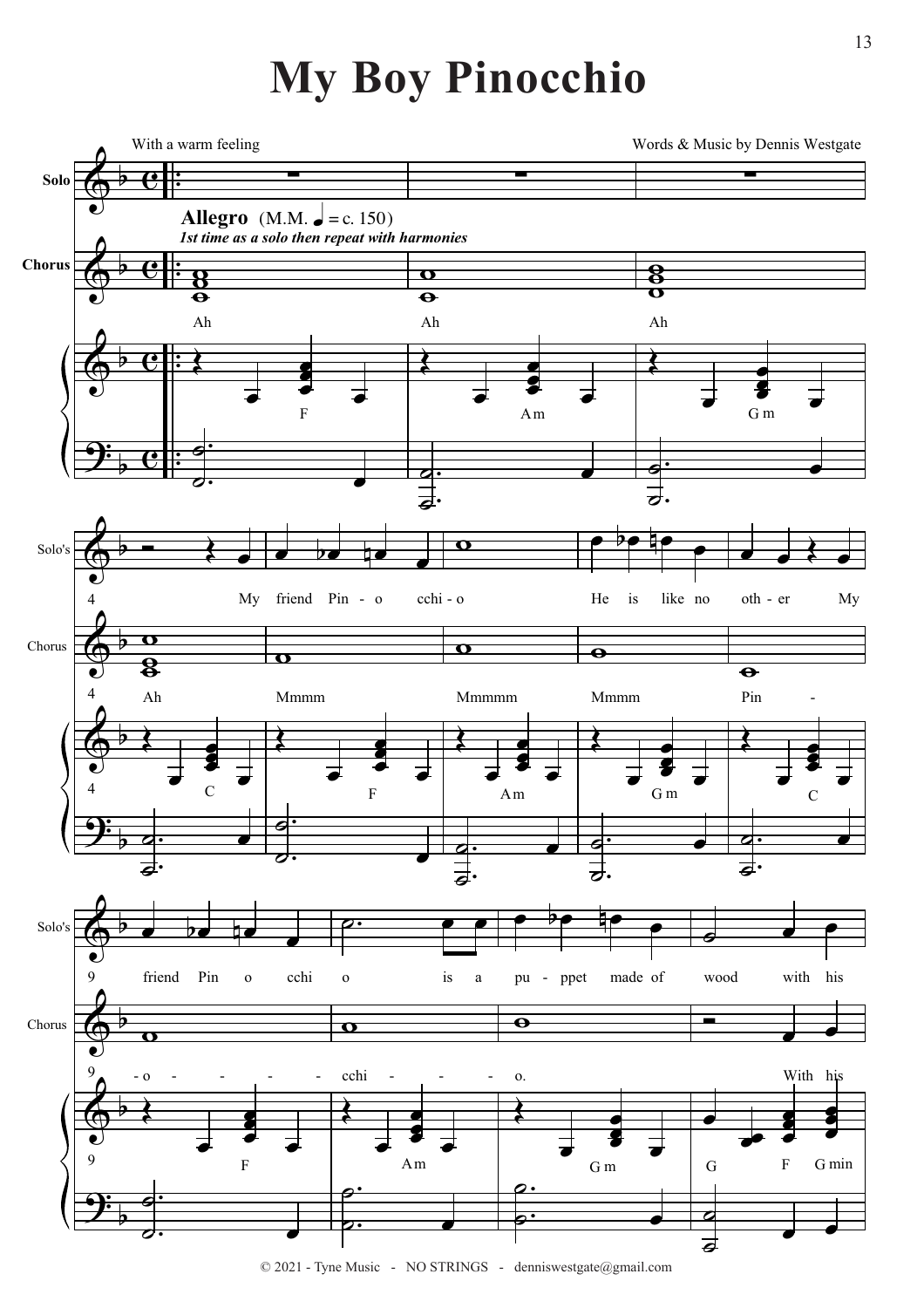

© 2021 - Tyne Music - NO STRINGS - denniswestgate@gmail.com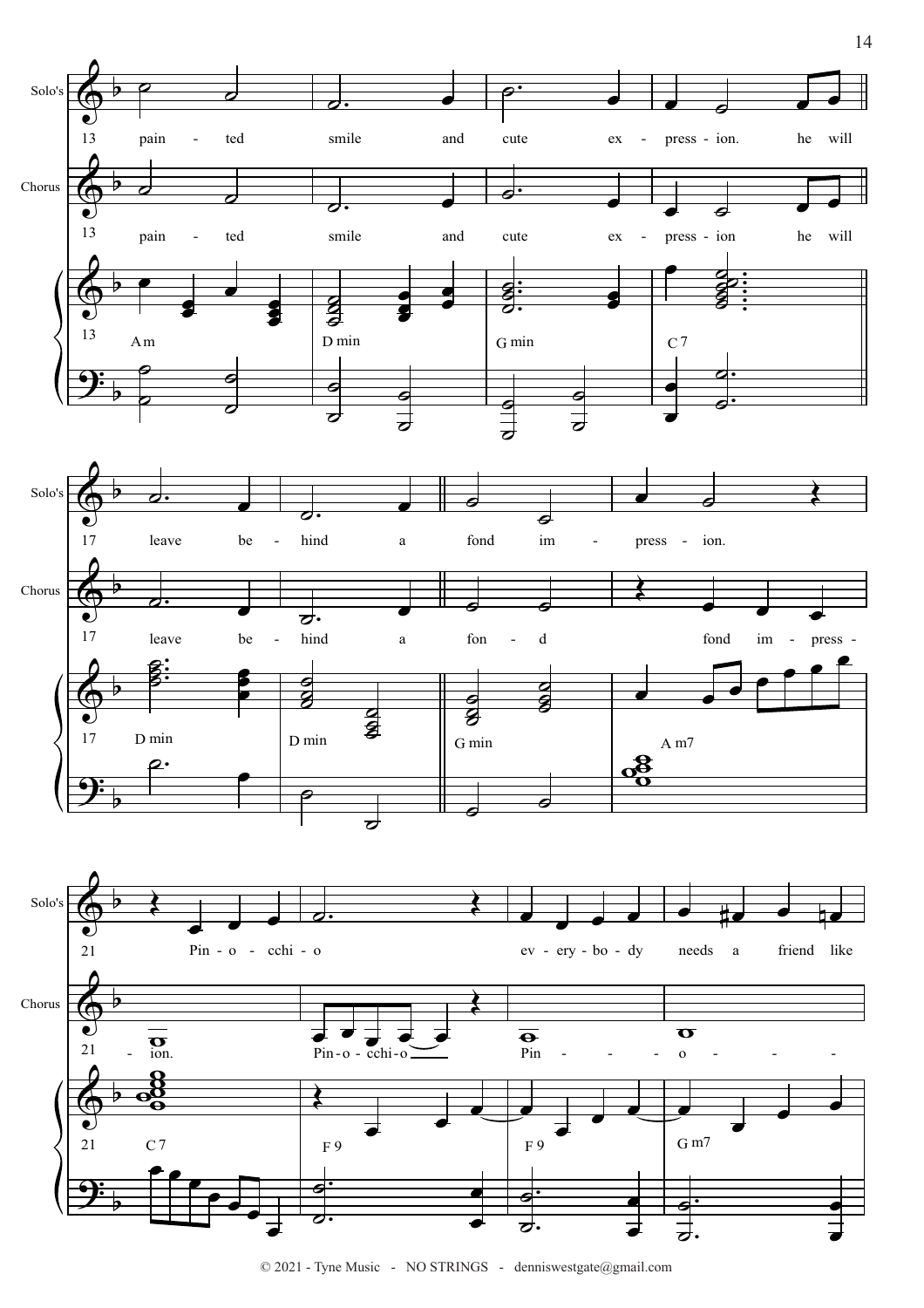## **Do's and Dont's**



<sup>© 2021 -</sup> Tyne Music - NO STRINGS - denniswestgate@gmail.com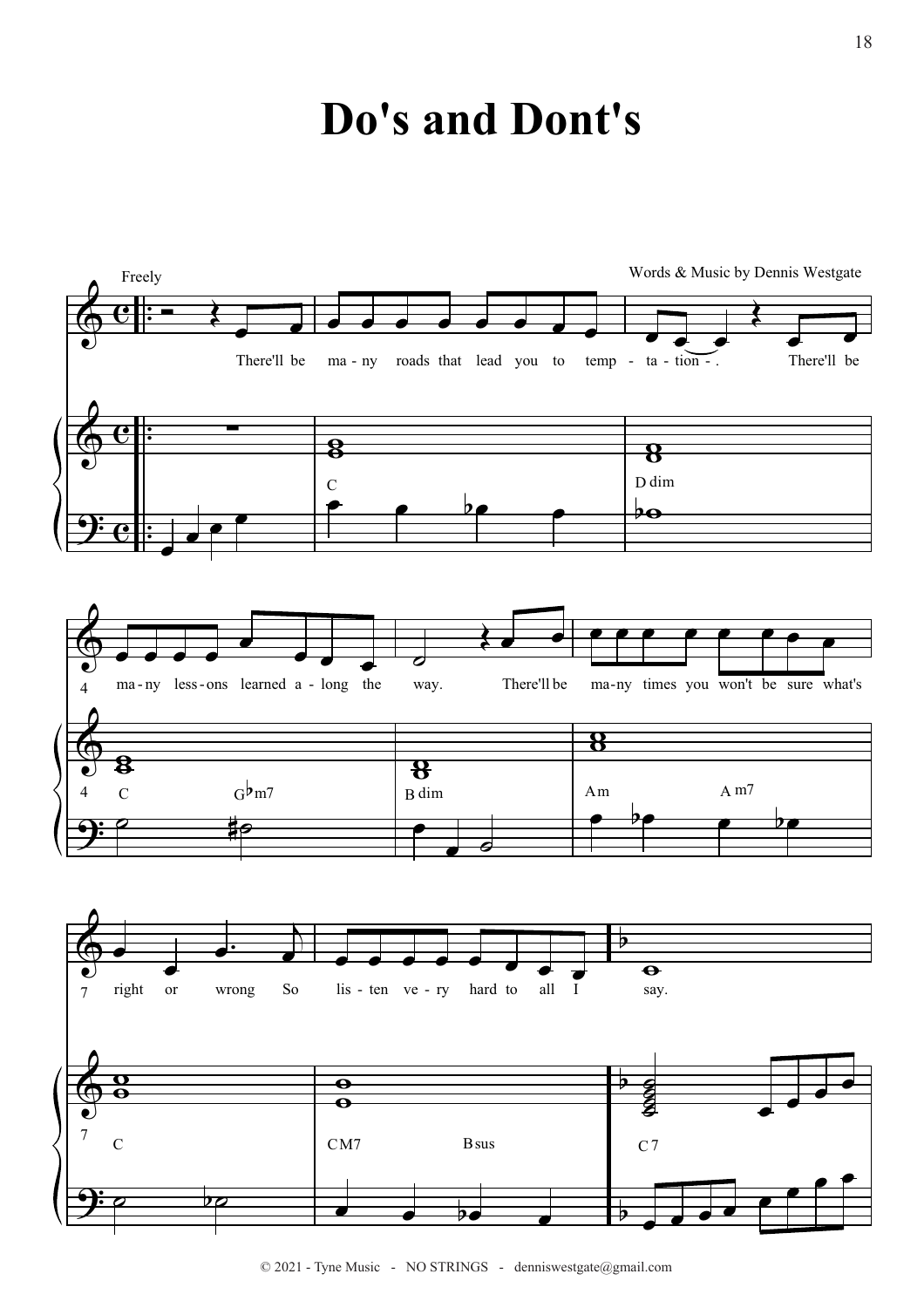

© 2021 - Tyne Music - NO STRINGS - denniswestgate@gmail.com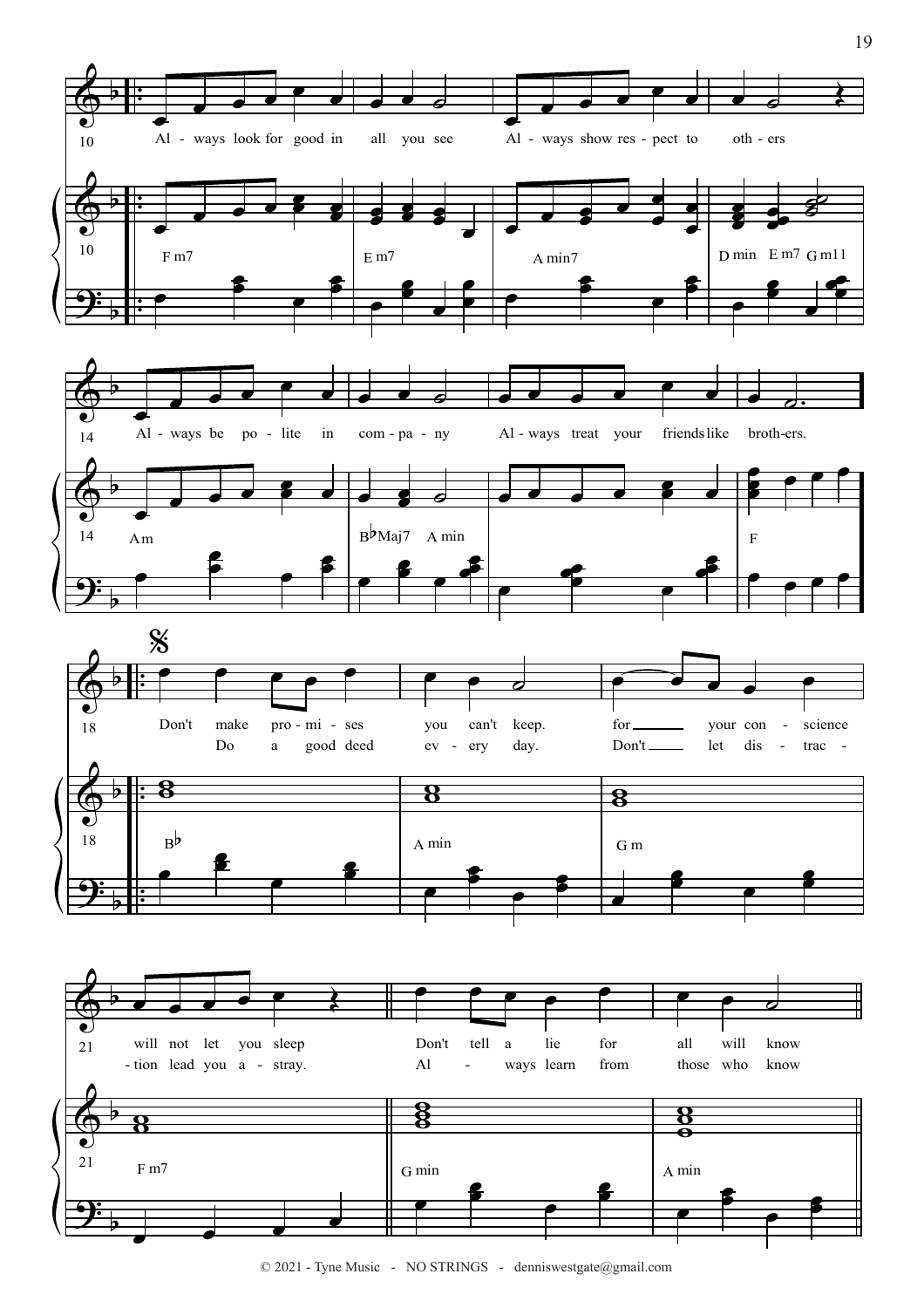## **The Swiss Merry go Round**

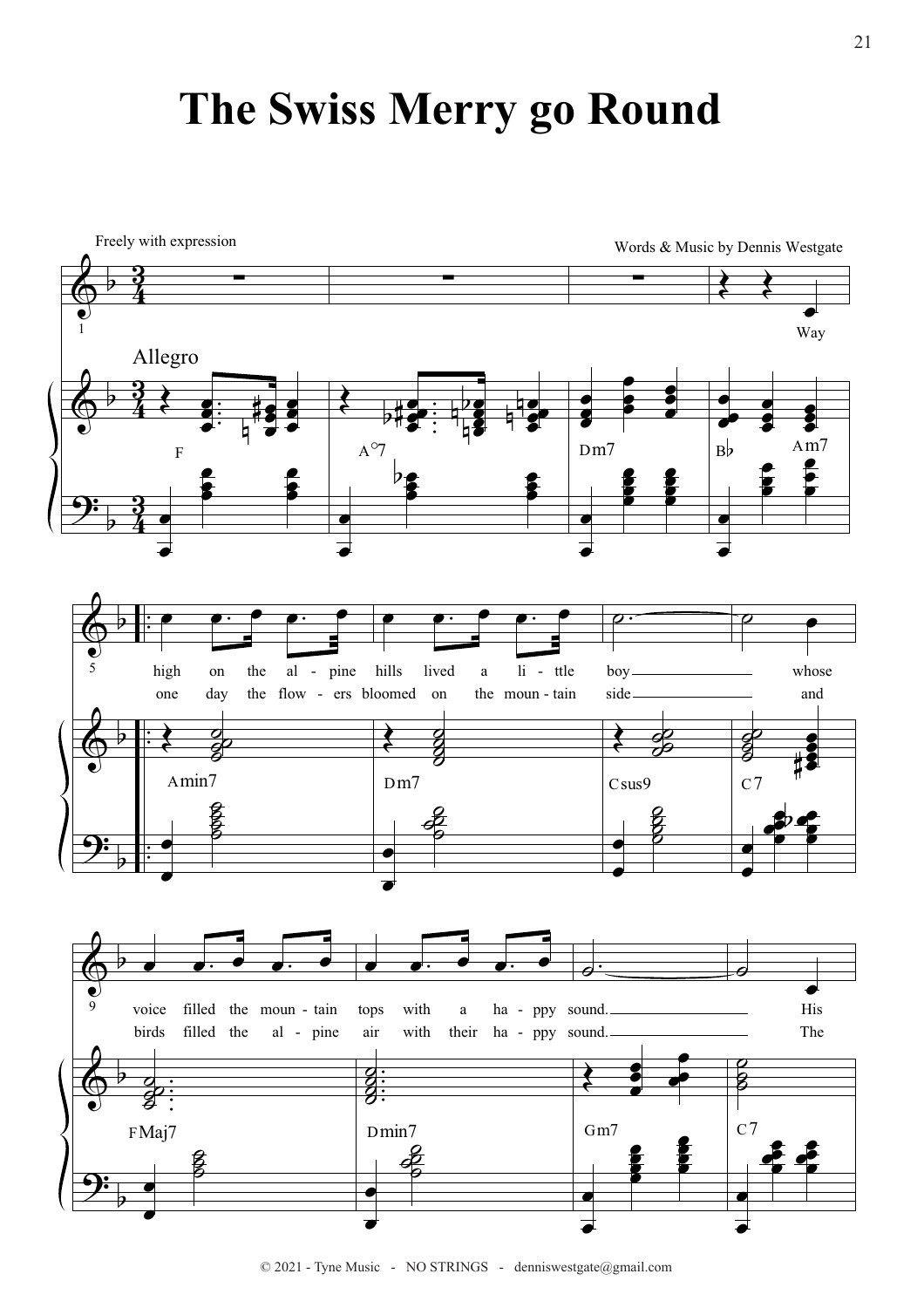

© 2021 - Tyne Music - NO STRINGS - denniswestgate@gmail.com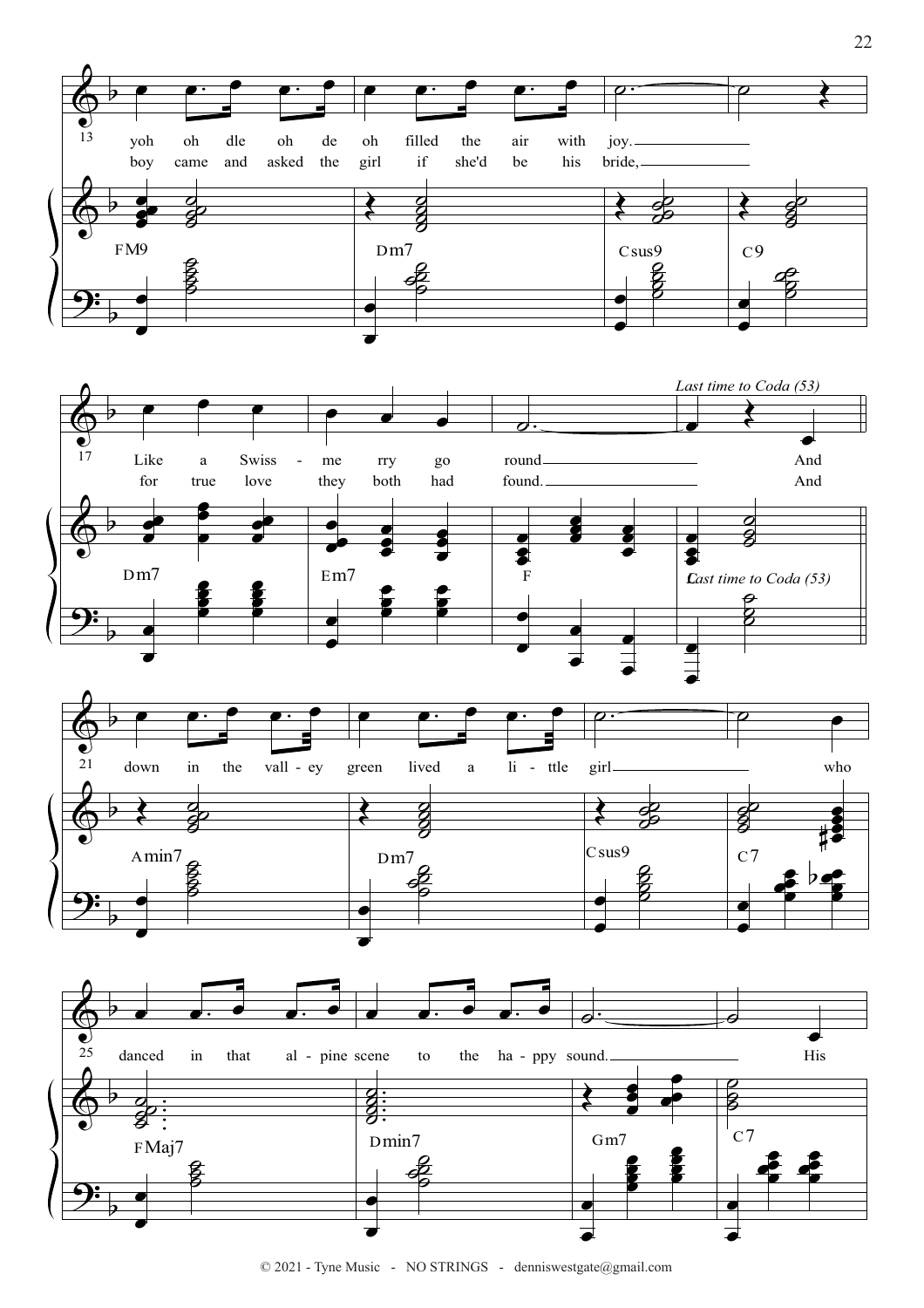## **A Little Wooden Boy**

(Pinocchio's song & Dance)

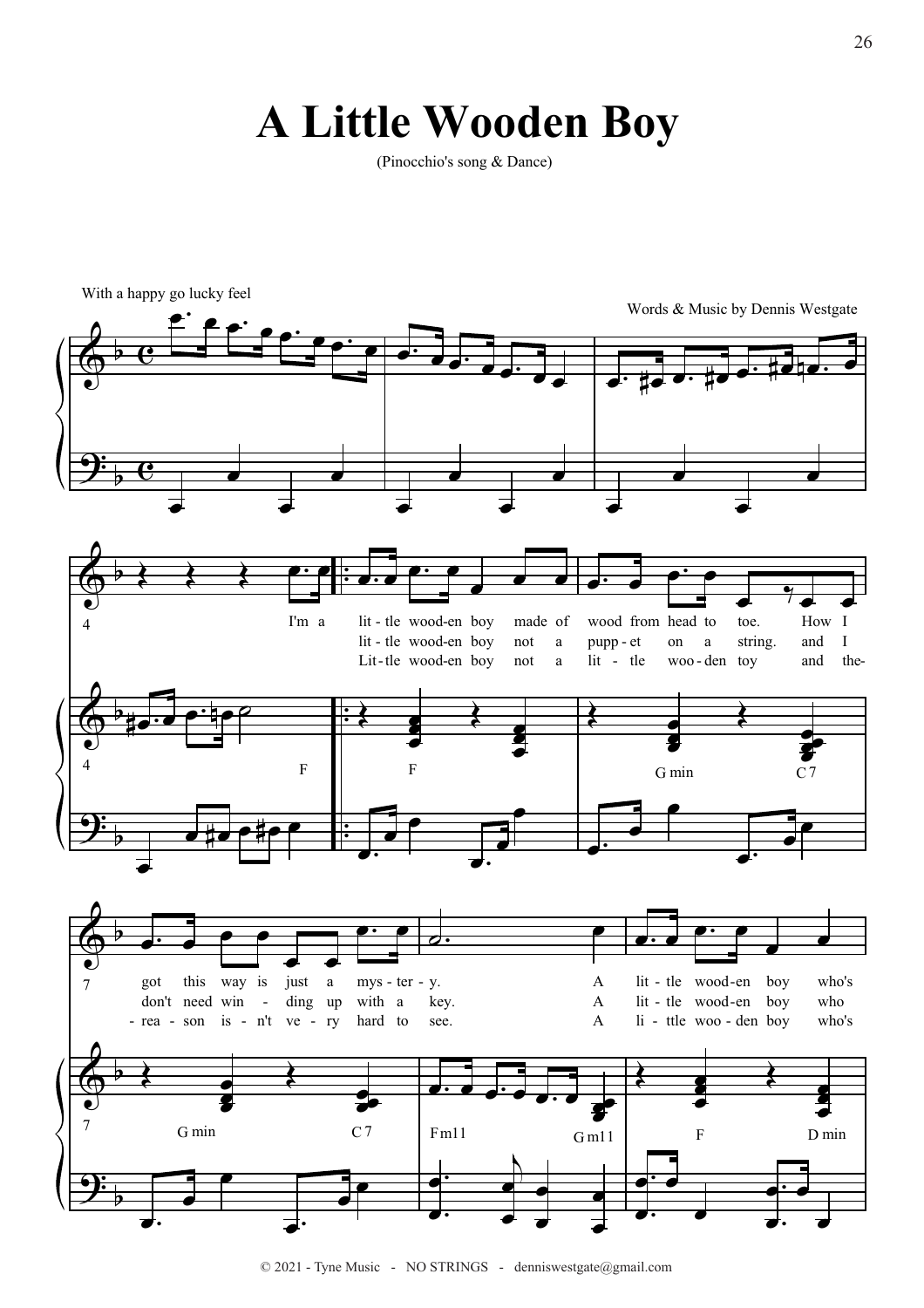

© 2021 - Tyne Music - NO STRINGS - denniswestgate@gmail.com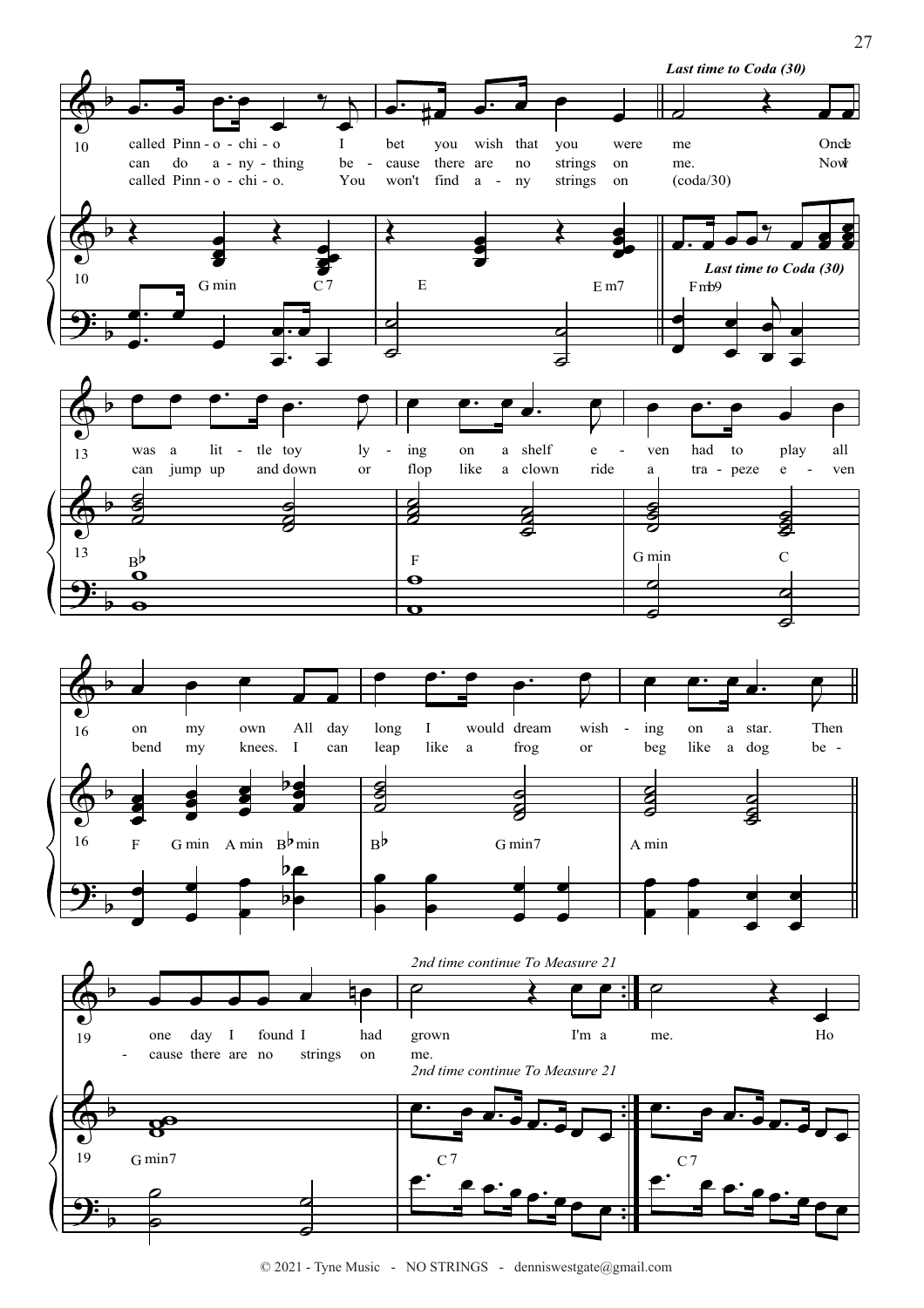## **Mister Everything**



<sup>© 2021 -</sup> Tyne Music - NO STRINGS - denniswestgate@gmail.com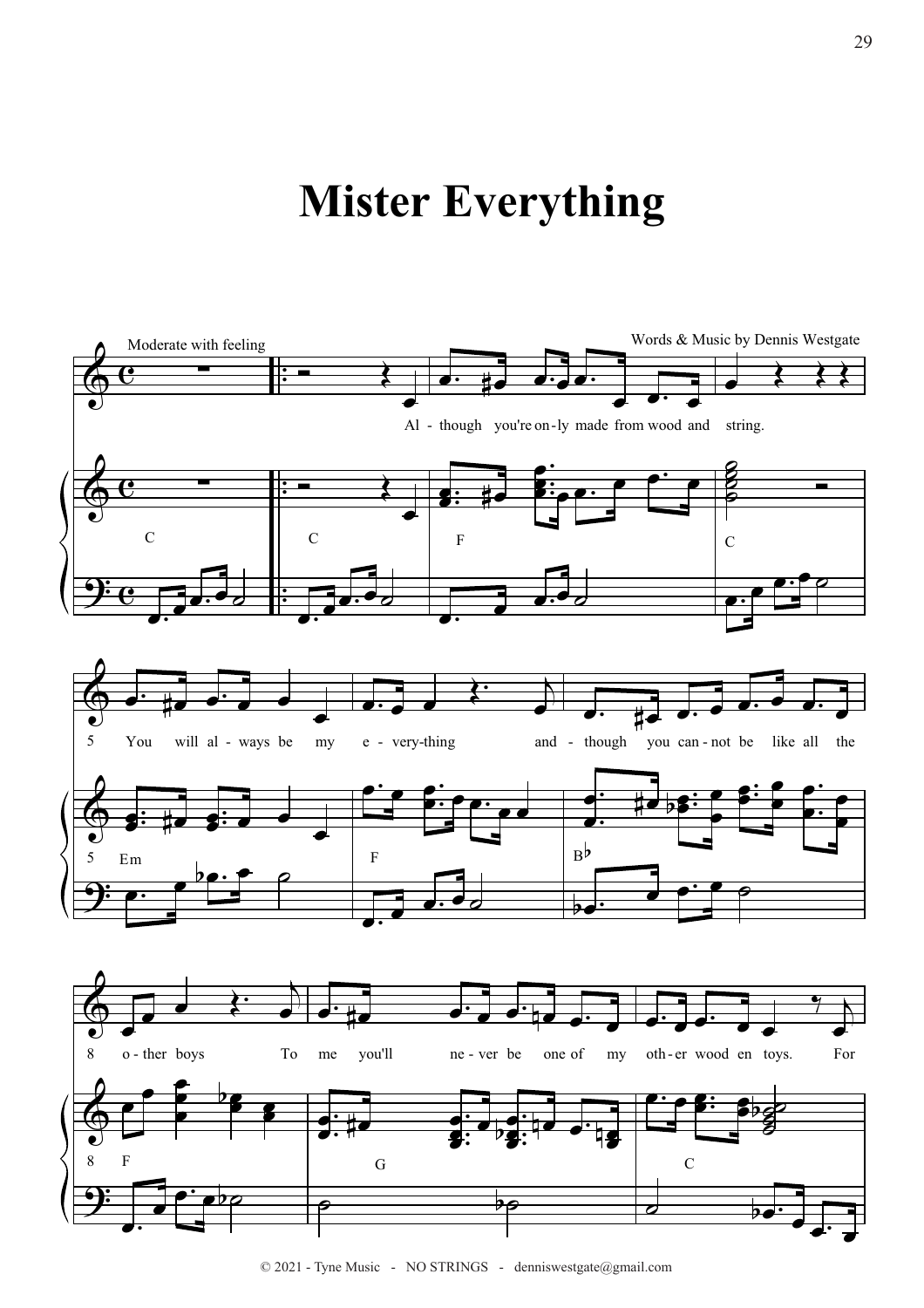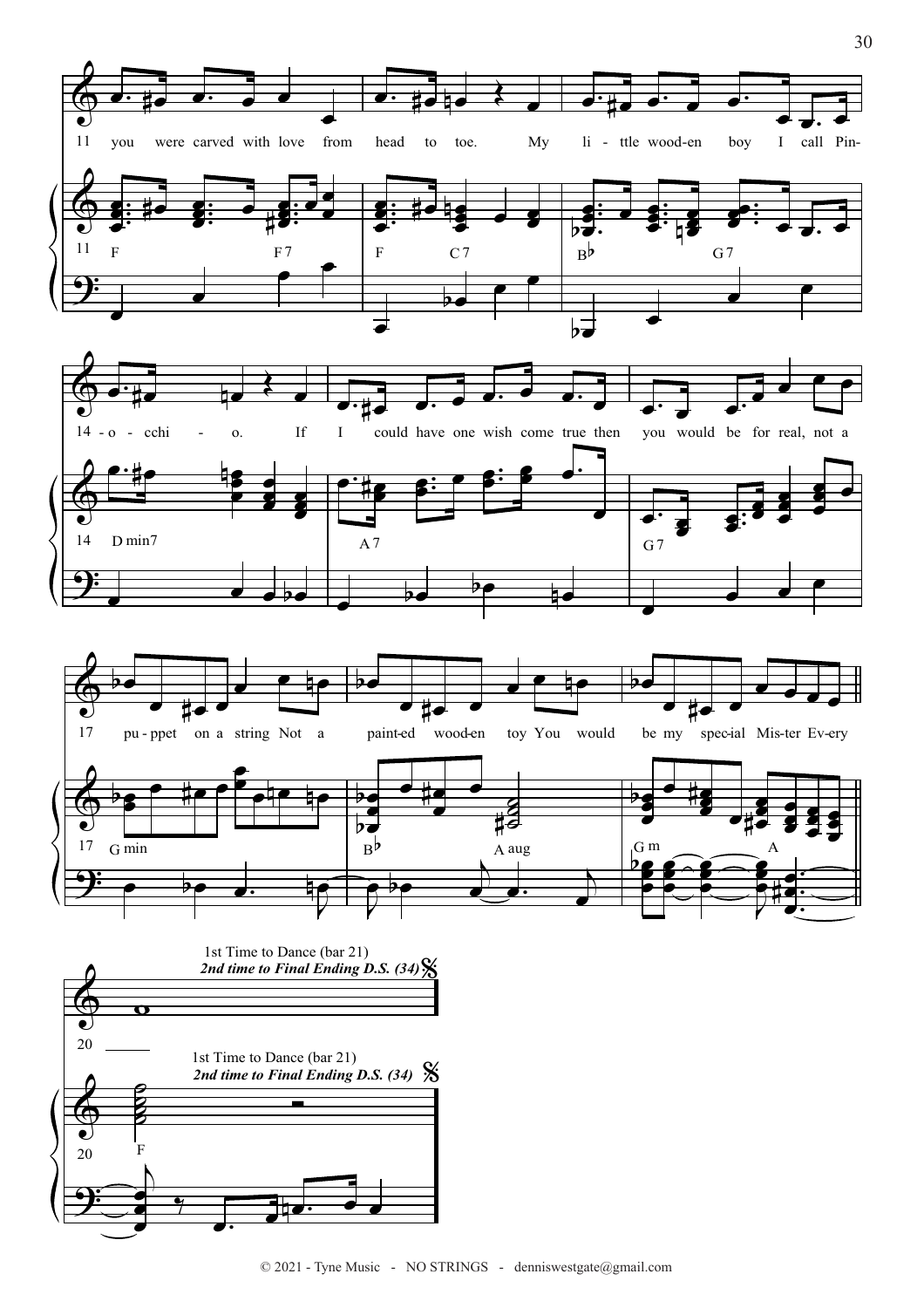**The Rose and Crown**



<sup>© 2021 -</sup> Tyne Music - NO STRINGS - denniswestgate@gmail.com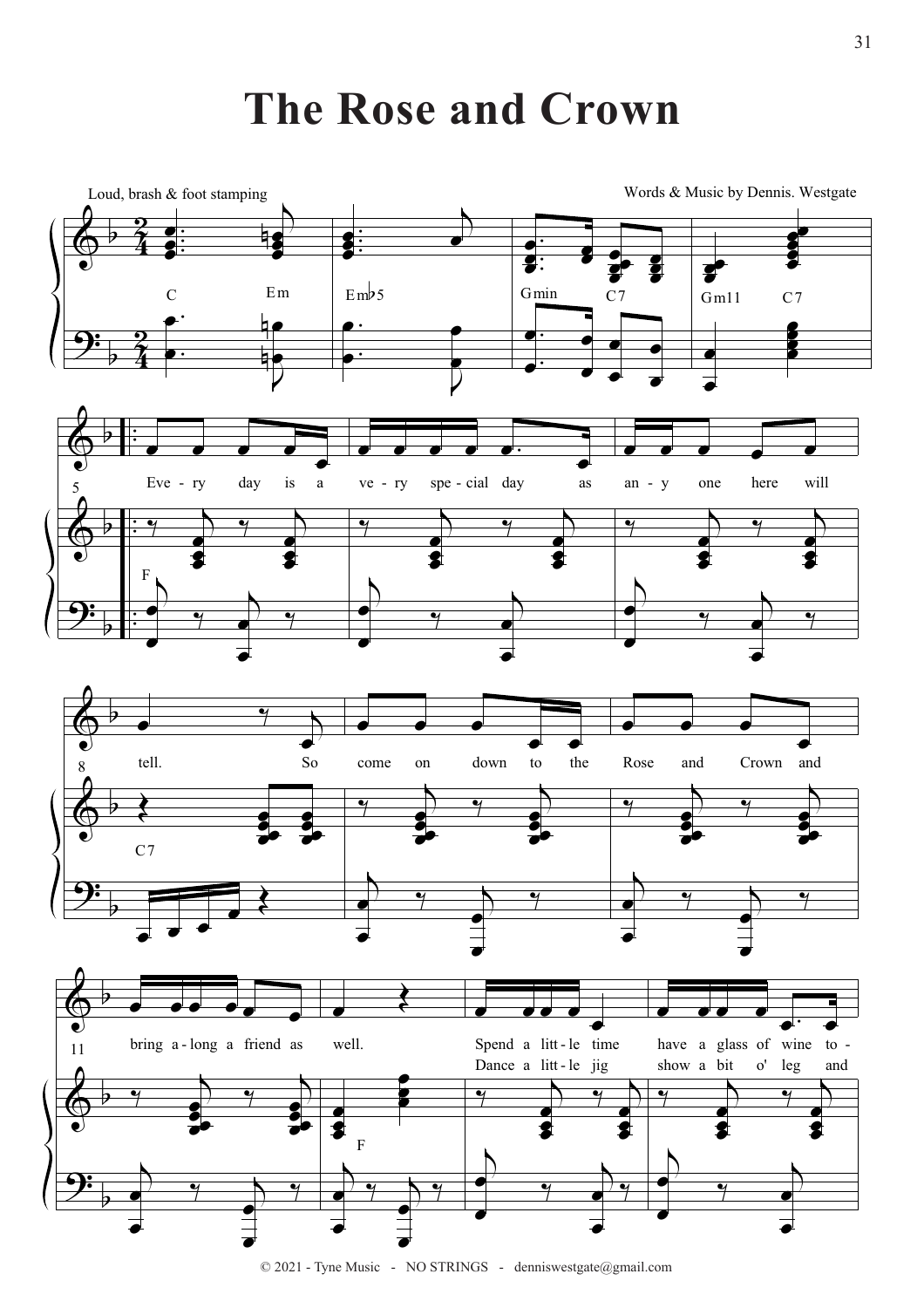



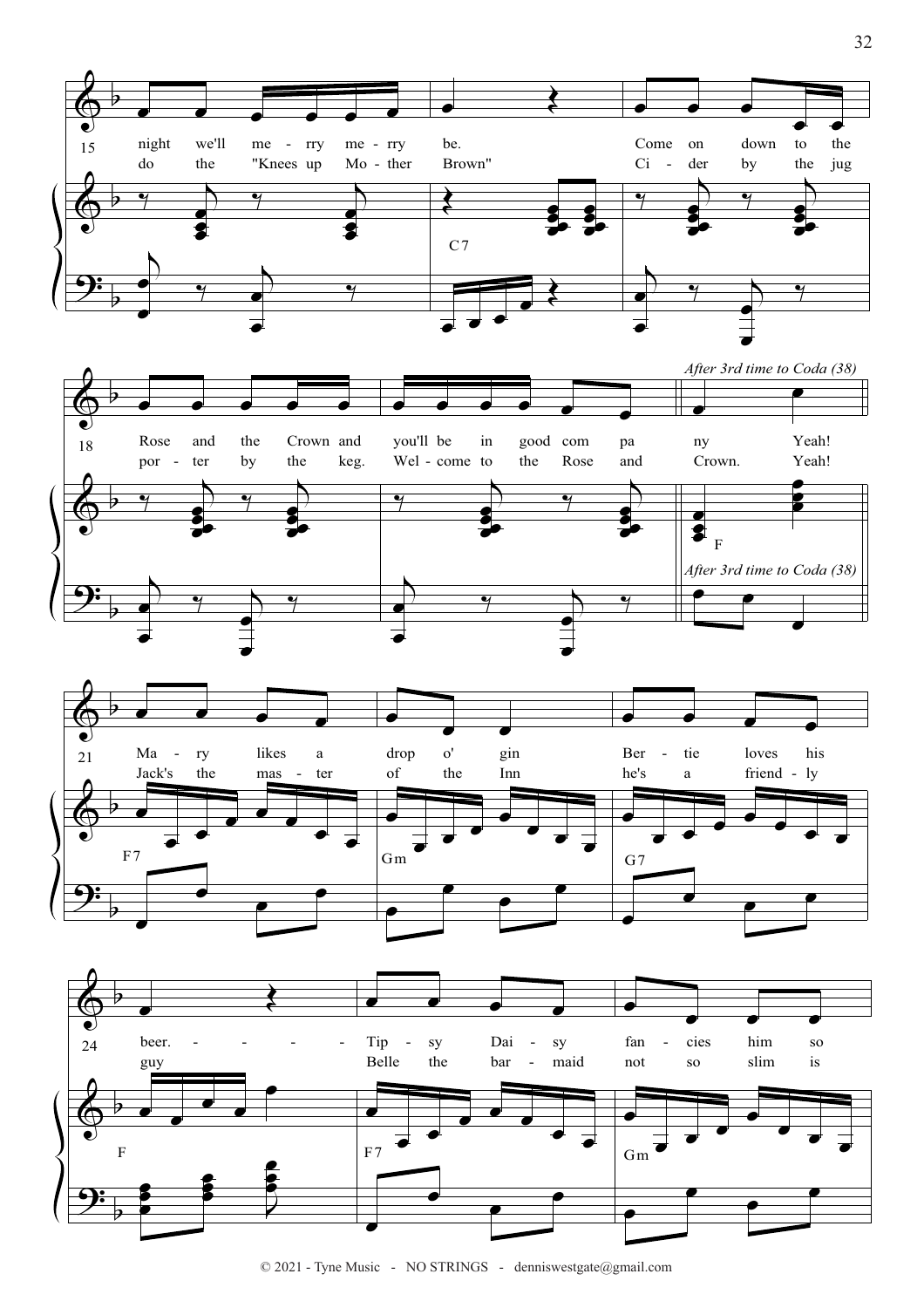## **The Land of Toys**



<sup>© 2021 -</sup> Tyne Music - NO STRINGS - denniswestgate@gmail.com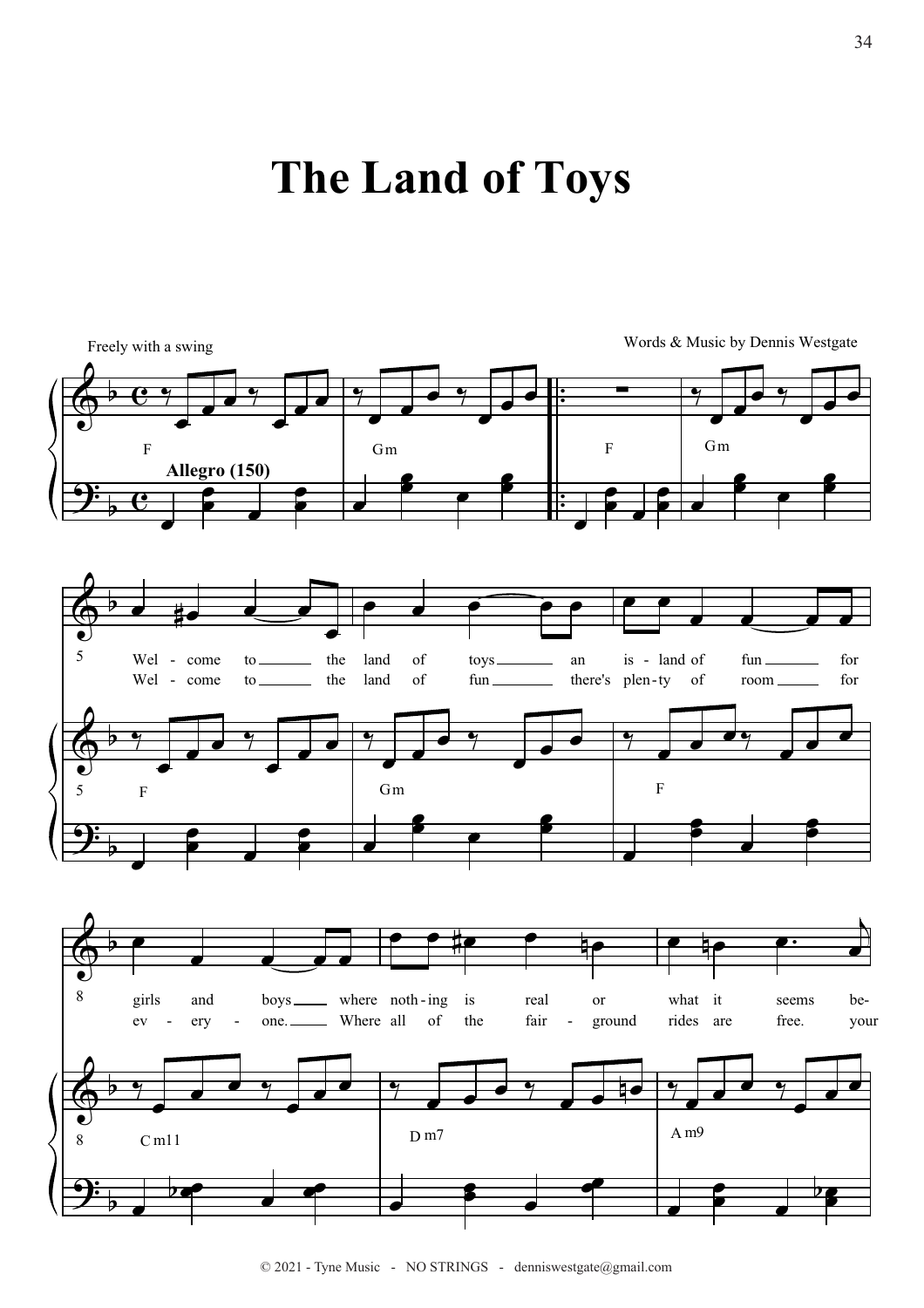

© 2021 - Tyne Music - NO STRINGS - denniswestgate@gmail.com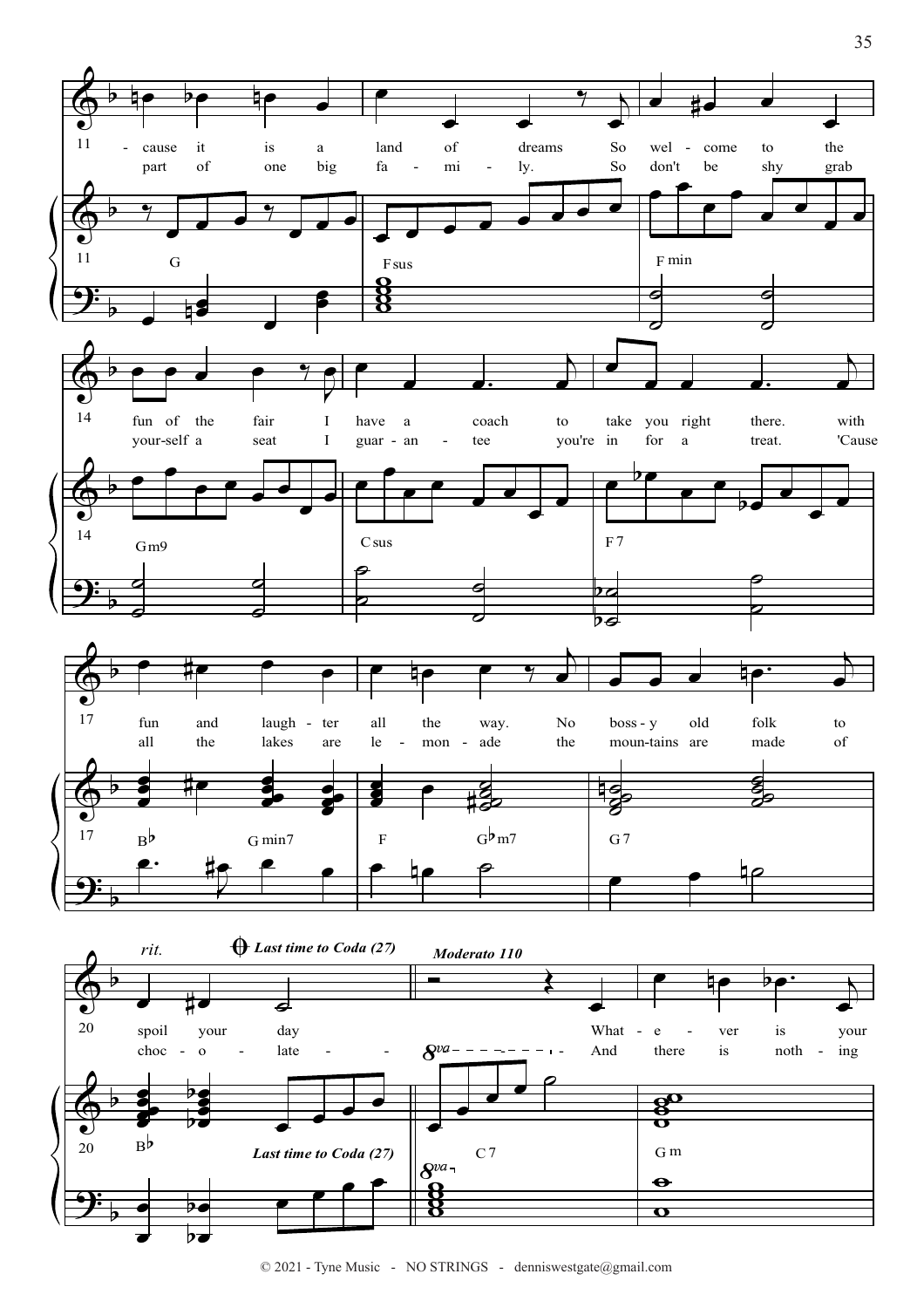## **All Play No Work!**